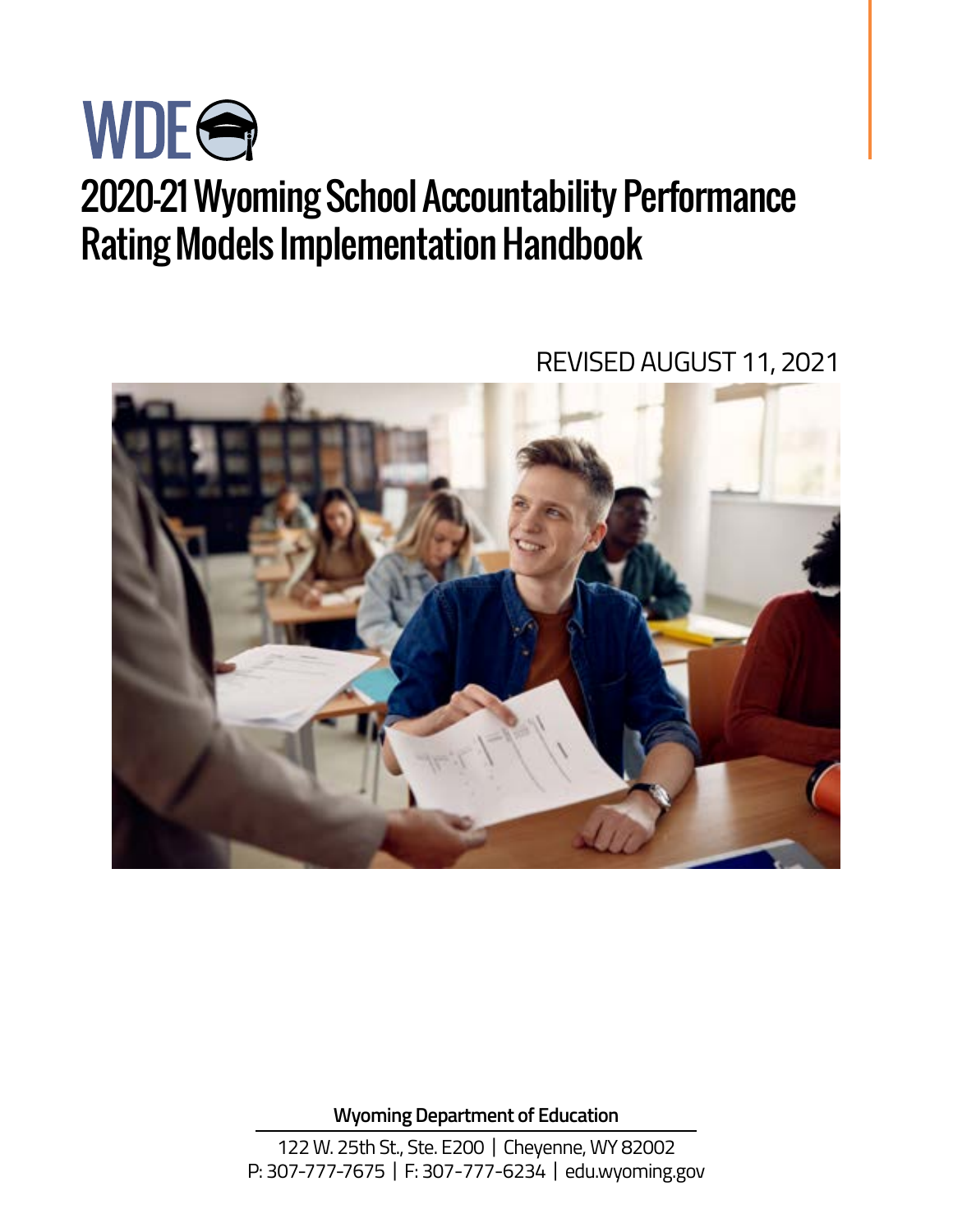© 2021 – Wyoming Department of Education; all rights reserved

*The Wyoming Department of Education does not discriminate on the basis of race, color, national origin, sex, age, or disability in admission or access to, or treatment of employment in its programs or activities. Inquiries concerning Title VI, Title IX, Section 504, and ADA may be referred to Wyoming Department of Education, Office for Civil Rights Coordinator, 122 W. 25th St. Suite E200, Cheyenne, WY, 82002-2060 or 307-777-7675, or the Office of Civil Rights, Region VIII, U.S. Department of Education, Federal Building, Suite 310, 1244 Speer Boulevard, Denver, CO 80204-3582, or 303-844-5695 or TDD 303-844-3417. This information will be provided in an alternative format upon request.*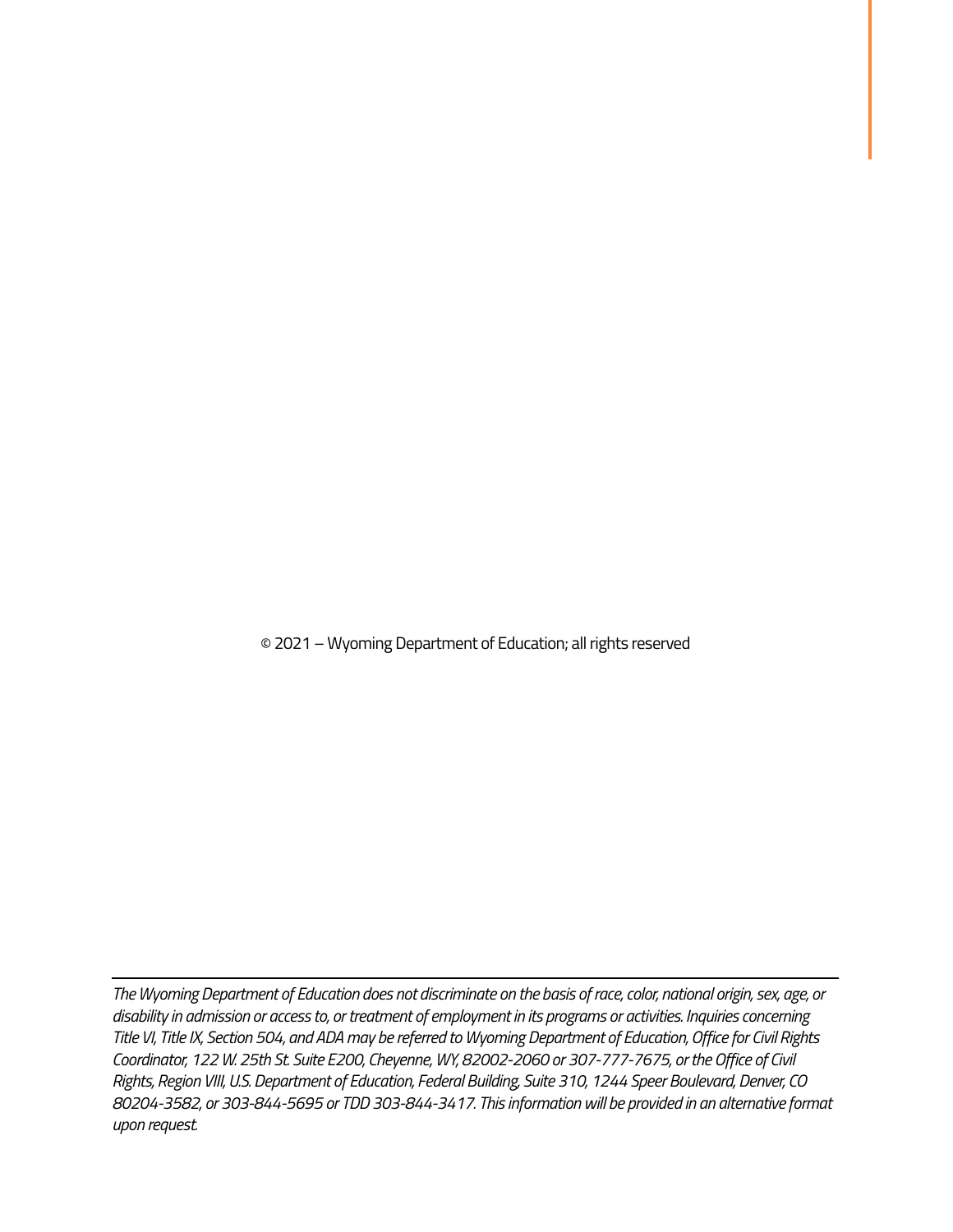# **Introduction**

There was no WY-TOPP testing in 2020 due to the pandemic curtailing school attendance before the testing window opened. ACCESS testing in the winter of 2020 was completed. Both ESSA and WAEA school accountability was also canceled for the 2019-20 accountability year. For the 2020-21 accountability year there will be no overall school scores computed. Because there is no overall school score, new WAEA school performance ratings will not be produced for the 2020-21 accountability year. Also, no new schools will be identified for comprehensive support and improvement, targeted support and improvement, or additional targeted support and improvement under the ESSA provisions. For ESSA, schools will retain the school performance designation as they were during the 2018-19 school accountability year.

Without overall school scores, there will be no school performance rating for the 2020-21 school year. Because there was no WY-TOPP testing in 2020, the production of student growth percentiles (SGP) for students cannot be computed in the usual manner. Because SGPs are used for both the growth indicator and the equity indicator, those indicators will not be computed for the 2020-21 accountability year. It was possible to use a skip year method to measure growth from the 2019 WY-TOPP test to the 2021 WY-TOPP test. As a result, SGPs will be computed for students in grades five through ten using a skip year methodology. The skip year SGPs were produced because they provide evidence of how individual students grew in math and English language arts, relative to their academic peers, during the two school years affected by the pandemic. When interpretating the skip year SGPs, care should be taken to not apply overly specific interpretations. It is reasonable to consider a students' growth to be low, typical, or high based upon the following guidelines. Specifically, low growth relative to academic peers is supported when the SGP is below 35, typical growth relative to an academic peer is supported when a student has a SGP between 35 and 64, and high growth relative to an academic peer is supported when a student has a SGP of at least 65.

The skip year SGPs were not used for school accountability. Using the skip year growth for school accountability would have resulted in very atypical growth and equity scores for schools for the 2020-21 school year which would raise comparability issues with 2020-21 growth scores and those from earlier and later school years. The skip year growth scores measure student progress in math and English language arts over a two-year interval. Large numbers of students attended two different schools during the interval for which skip year growth is being measured. This includes nearly all students who transitioned from elementary to middle school or from middle school to high school during the two years for which the skip year growth is being computed.

While there will be no overall school accountability scores in 2020-21, scores and target levels on the indicators other than growth and equity will be produced. These will be confidentially reported to schools for informational purposes. No public reporting is planned. The sections which follow describe the indicators that are being computed along with the relevant business rules and procedures.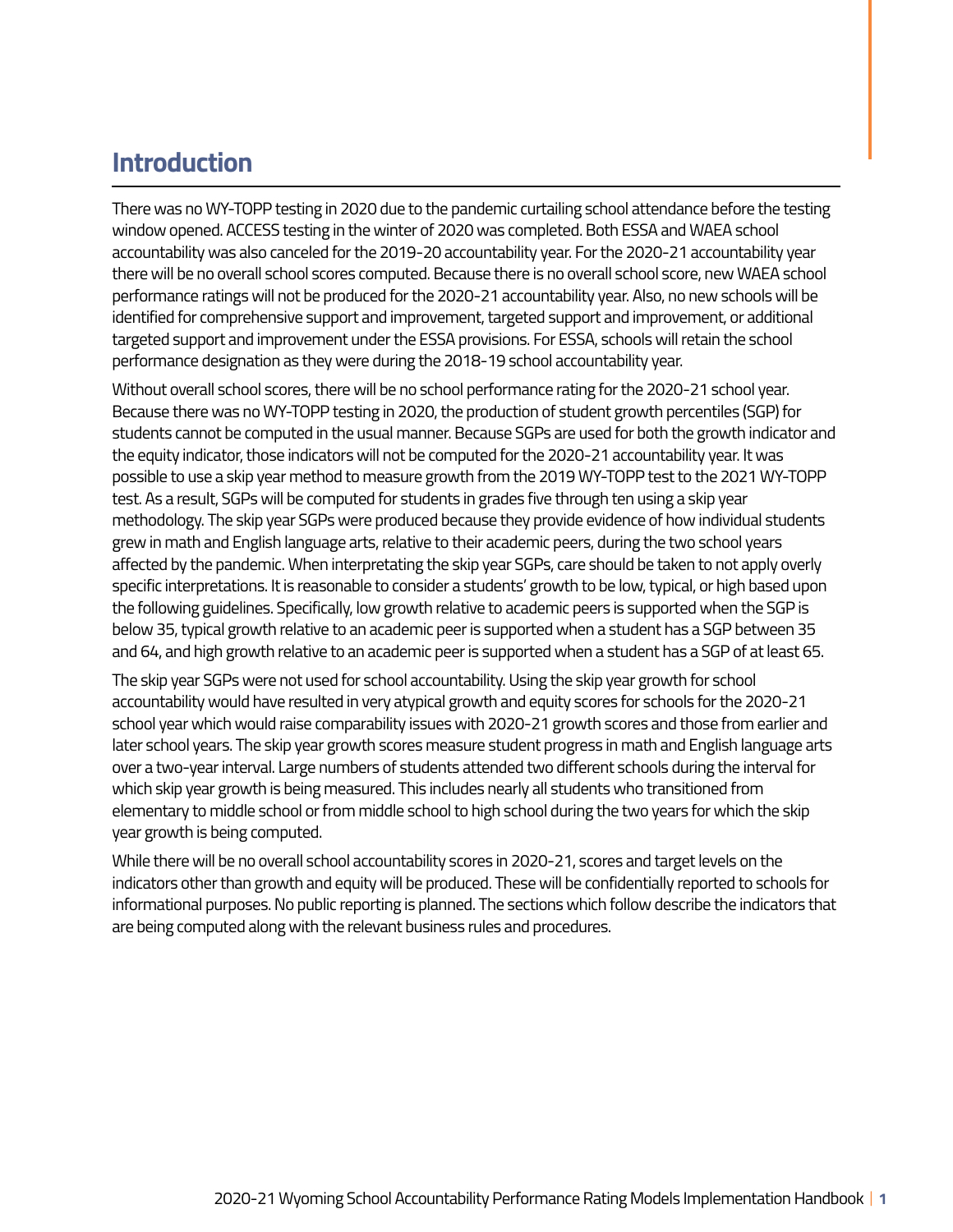# **WAEA Accountability Indicators for 2020-21 Accountability Year**

- For traditional schools serving grades 3 through 8 o Academic Achievement o English Language Proficiency
- For traditional high schools
	- o Academic Achievement
	- o English Language Proficiency
	- o Extended Graduation Rate
	- o Post-Secondary Readiness
	- o Grade 9 Credits Earned
- For alternative schools
	- o Academic Achievement
	- o Graduation Credential Rate
	- o Grade 9, 10, and 11 Credits Earned
	- o College and Career Readiness
	- o Climate
	- o Engagement

# **WAEA Indicator Target Levels**

For WAEA, there are three categories of indicator performance for both traditional schools and alternative schools called "Target Levels" and there are three target levels for each indicator:

- *Exceeds target*
- *Meets target*
- *Below target*

For each indicator there is a school score on either an ordinal or continuous scale. Cut-scores on that scale for each indicator were identified for the "meets" target level and the "exceeds" target level. A professional judgement panel (PJP) standard setting process was used to identify recommended cut-scores. The cutscores were established by State Board of Education based upon the recommendations of the PJP during the fall of 2018.

# **ESSA Indicator Categories**

Under ESSA, each school is assigned to one of three categories (i.e., *below average, average, above average*) based upon their indicator score. The average and above average cut-scores for the indicator categories were based upon statewide performance during a baseline school year. During the baseline year, the school score on the indicator that placed one third of the schools in the below average category was identified as the average category cut-score for that accountability year and for subsequent accountability years. During the baseline year, the school score on the indicator that placed two third of the schools in the average and below average categories was identified as the above average category cut-score for that accountability year and for subsequent accountability years. Under ESSA, this was done for the all-student group and each specified subgroup. The subgroup cut-scores are presented in Appendix A.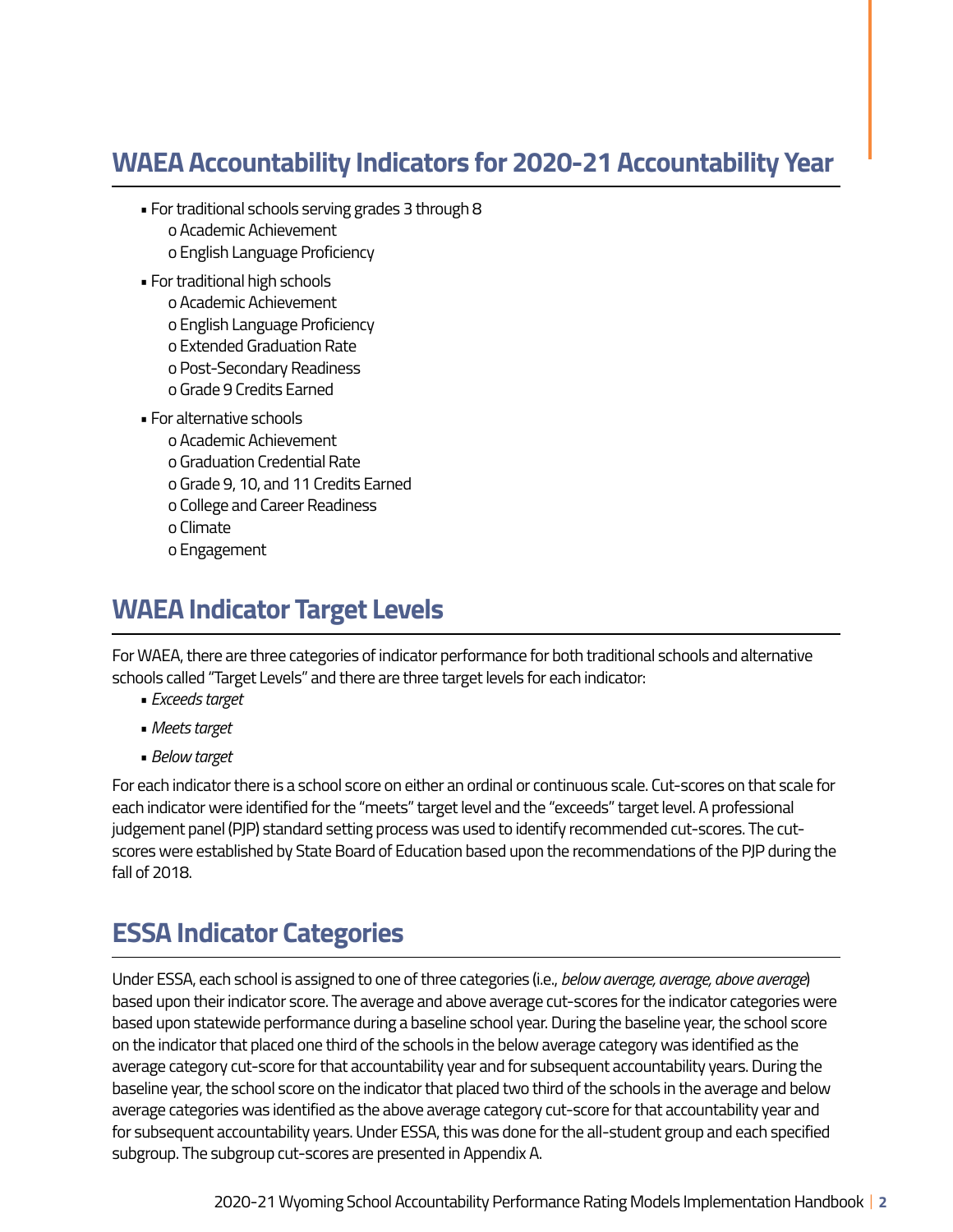# **Indicators for Traditional Schools Serving Grades 3 through 8**

### **Academic Achievement**

**School Achievement Indicator Score.** A school's achievement score is based on the percentage of full academic year students who had proficient or better performance on the state assessment in the subjects of math, English language arts, and science. The percentage is rounded to the nearest whole number, for all students enrolled for a full academic year. Full academic year (FAY) for the achievement indicator means enrollment in the same school from the first weekday in October until a spring accountability date set by the Department during the WY-TOPP test window.

**School Achievement Target Levels.** The grade 3 through 8 cut-scores for the achievement target levels are:

- Below Target < 51
- Meets Target >= 51 to < 68
- Exceeds Target >= 68

### **English Language Proficiency**

The English Language Proficiency (ELP) indicator measures whether English learners (EL) are making expected progress toward becoming English proficient. English proficiency is defined as earning a composite performance level (CPL) of at least 4.6 on the ACCESS and a literacy performance level (LPL) of at least 4.3.

A student's target year for English proficiency is calculated based on the CPL the student earned in the first year that the student takes the ACCESS test as illustrated in Table 1.

| Year One Composite Performance Level Score | <b>Target Year (for English Proficiency)</b> |
|--------------------------------------------|----------------------------------------------|
| At Least 4.6                               | Year One                                     |
| 4.0 to 4.5                                 | Year Three                                   |
| 3.0 to 3.9                                 | Year Four                                    |
| 2.0 <sub>to</sub> 2.9                      | Year Five                                    |
| 1.0 to 1.9                                 | Year Six                                     |

*Table 1. Year One ACCESS Composite Performance Level and the Corresponding Target Year for English Proficiency.* 

*Note: Students exit EL status at the beginning of the school year after they test as English proficient.* 

The English language progress target for any EL student in a given year is the answer to the following formula rounded to the nearest whole number: ((end-year CSS – current year CSS)/ years to target year) + current year CSS = English language progress target. The end year composite scale score (CSS) is the lowest CSS that is equivalent to a CPL of 4.6 for the grade of the student's target year for English proficiency (see Table 2). The years to target was calculated by taking the student's initial year CPL and using table 1 to determine how many years until the student is expected to be proficient. Every subsequent year the student's years to target is reduced by one. Once the EL student reaches the target year, and every year thereafter until the EL student demonstrates English proficiency, the EL student's annual progress target is to demonstrate English proficiency (i.e., a CPL of at least 4.6 and an LPL of at least 4.3).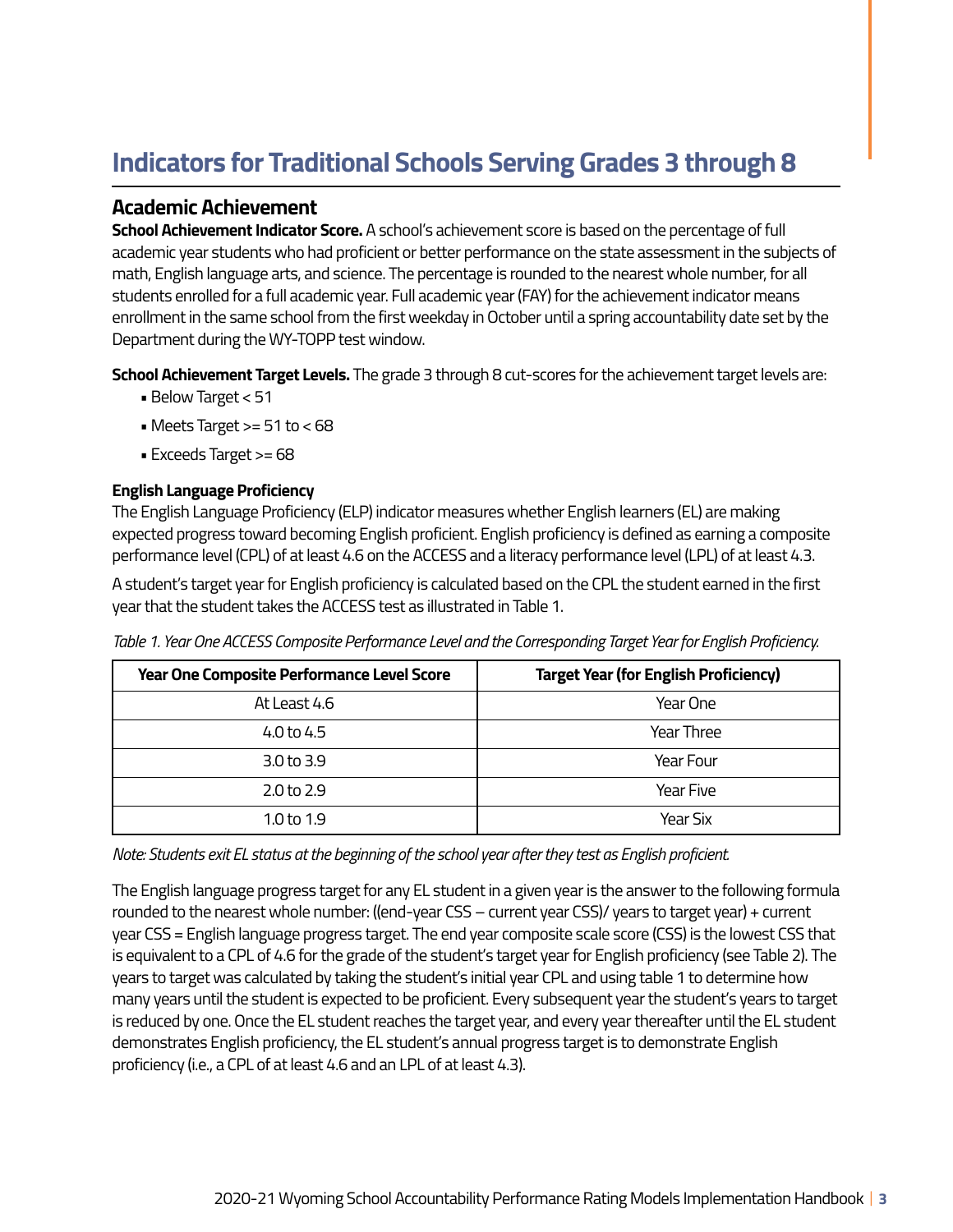|                | <b>Composite Performance Level of 4.6</b> |                            |  |  |
|----------------|-------------------------------------------|----------------------------|--|--|
| Grade          | <b>Lowest Scale Score</b>                 | <b>Highest Scale Score</b> |  |  |
| Kindergarten   | 313                                       | 315                        |  |  |
| 1              | 333                                       | 335                        |  |  |
| $\overline{2}$ | 347                                       | 349                        |  |  |
| 3              | 359                                       | 361                        |  |  |
| 4              | 370                                       | 372                        |  |  |
| 5              | 378                                       | 380                        |  |  |
| 6              | 386                                       | 388                        |  |  |
| 7              | 393                                       | 395                        |  |  |
| 8              | 399                                       | 401                        |  |  |
| 9              | 405                                       | 408                        |  |  |
| 10             | 411                                       | 414                        |  |  |
| 11             | 417                                       | 419                        |  |  |
| 12             | 422                                       | 424                        |  |  |

*Table 2. Lowest and Highest Scale Scores Associated with a Composite Performance Level Score of 4.6 for Each Grade.* 

*\*Correction to Grade 6 lowest scale score and highest scale score made on 8/26/2021* 

A specific example of the computation of a student's annual English language progress target is presented here. Assume an EL student tests on the ACCESS for the first time in grade one. The EL student has a CSS of 284. The CPL associated with a CSS of 284 in grade 1, is 3.2. Table 2 indicates this student is expected to become English proficient by year four. The student will reach year four when she is in grade 4. The student will be in grade 4 in 3 years. The lowest CSS associated with a CPL of 4.6 in grade 4 is 370 (see Table 2). The annual progress target for this student is,  $(((370 - 284)/3) + 284) = 313<sup>1</sup>$ . Each year the English language progress target is (((end year CSS – current year CSS)/years to target year) + current year CSS).

In order to be included on the EL indicator an EL student must be a FAY student at the school. This means the students have attended the school continuously from the first school day in October through a date set by the Department during the ACCESS assessment window. In addition, year one students are those who do not have an access test in the prior school year but do have an access test in the current school year. Year one students are only included for school accountability if they meet the requirements to be considered English proficient. For year one students who do not meet the definition of English proficient, year one is the baseline year for computing their expected progress target.

**ELP Adjustment to Improvement Target.** Some students may have a target year for becoming English proficient after the year the student is expected to exit grade 12. For example, year one for an EL student might occur in grade 10. When a grade 10 EL student is in year one and earns a CPL of 3.0 on the ACCESS, Table 1 indicates the student will be expected to become English proficient in year four. The student will be in grade 12 in year 3.

<sup>1</sup> After rounding.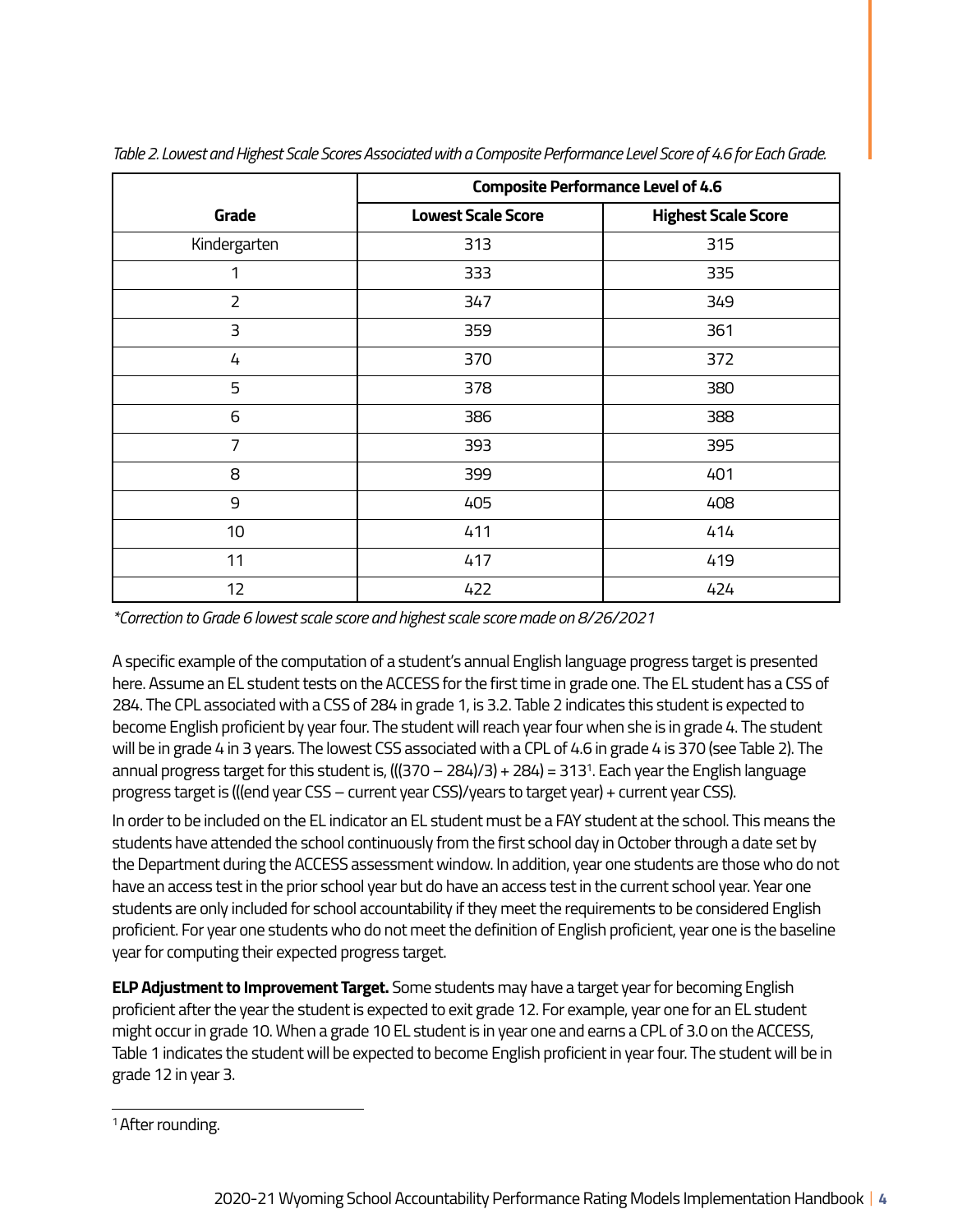When a student's target year for demonstrating English proficiency comes after grade 12, an *adjustment* will be applied when computing the improvement target. For example, for an EL student in year one in grade 10, the student has 3 instructional years remaining (i.e., grades 10, 11, & 12). If, according to Table 1, this student's target year is year 4 through 6, the target year for the student comes after the student has completed grade 12. An adjustment is entered into the improvement target formula for students in this situation.

The definition of English proficient on the ACCESS is most rigorous in grade 12. The CSS associated with a CPL of 4.6 in grade 12 is 422 (see Table 2). Beyond grade 12, there are no performance level scores and there is no definition of English proficient based upon the ACCESS. The annual improvement target for an EL student with a target year after grade 12 is adjusted to a CSS that below 422. The adjustment is accomplished in the improvement target formula by including an adjustment value to the formula. The adjustment value is derived by dividing the number of instructional years through grade 12 by the years to the target year for the student (from Table 2). This adjustment is applied when the years to reach the target year exceed years through grade 12. For example, when the years through grade 12 is 4 and the years to target year is 5, the weight is 4 divided by 5 which equals .8. This is further illustrated in the examples presented after the formula below:

Improvement Target = (((Grade 12 English Proficient CSS – Current CSS) **\*** *Adjustment*) / Instructional Years Left) + Current CSS = Improvement Target

Example 1

- Year one grade in school = 10
	- o Grade 10 CPL = 3.5 (CSS = 374)
	- o Years to target year (from Table 2) = 4
- Years of instruction remaining through grade  $12 = 3$  (i.e., grades 10, 11, & 12)
- Compute adjustment: Years of instruction left (i.e., 3) divided by years to target year (i.e., 4) o Years of instruction / years to target year o 3 / 4 = *.75*
- Grade 12 CSS for English Proficient (422) o Expected CSS in Grade 11 = (((422 – 374) \* .75) / 2) + 374 = 392
- Grade 11 actual CSS = 402 = Met grade 11 expected improvement target o Expected CSS in Grade 12 = (((422 – 402) *\* .75*) / 1) + 402 = 417

Example 2

- Year one grade in school  $= 9$ 
	- o Grade 9 CPL = 2.4 (i.e., CSS = 327)
	- o Years to Target (from Table 2) = 5
- Years of instruction remaining through grade  $12 = 4$  (i.e., grades 9, 10, 11, & 12)
- Compute adjustment: Years of instruction left (i.e., 4) divided by years to target (i.e., 5) o Years of instruction / years to target year
	- $04/5 = .8$
- Grade 12 CSS for English Proficient = 422 o Expected CSS in Grade 10 = (((422 – 327) *\* .8*) / 3) + 327 = 352
- Grade 10 actual CSS = 350 = Did not meet grade 10 expected improvement Target o Expected CSS in Grade 11 = (((422 – 350) *\* .8*) / 2) + 350 = 379
- Grade 11 actual CSS = 390 = Met grade 11 expected improvement target o Expected CSS in Grade 12 = (((422 – 390) *\* .8*) / 1) + 390 = 416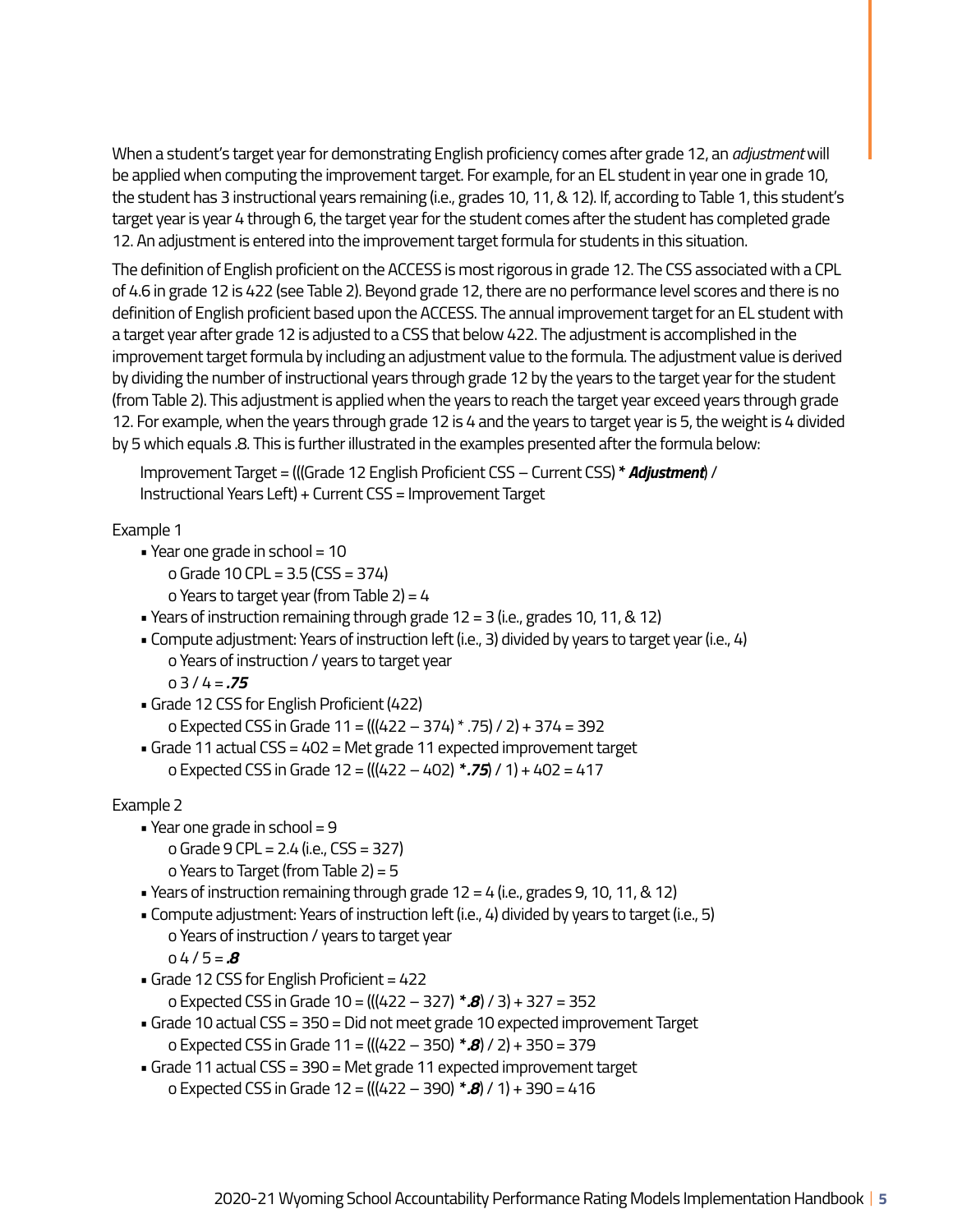**EL Students with Disabilities.** There are four domain scores on the ACCESS: listening, speaking, reading, and writing. EL progress targets are based upon composite scores. In order to obtain a composite score, an EL student must receive scores on all four domains.

Some EL students may have disabilities that prevent them from taking a particular domain test. These students should have either an individualized education program (IEP) or a 504 plan that stipulates the student has a disability that prevents them from taking a particular domain on the ACCESS. For these students, a CSS will be estimated to make it possible to identify an annual progress target and to make it possible to determine if English proficiency has been obtained. In order to estimate the missing domain scale score, the average of the obtained scale scores is computed and that average scale score is used to represent the missing domain score when computing the CSS. The CSS is then be computed as follows:

### *(Listening Scale Score) 0.15 + (Speaking Scale Score) 0.15 + (Reading Scale Score) 0.35 + (Writing Scale Score) 0.35*

This methodology was among the options suggested by the WIDA Consortium for this purpose. The literacy domain is a composite based upon performance on the reading and writing domains. If the missing domain is reading or writing, the score on the remaining domain from the literacy composite will serve as the literacy score for the student when determining if the student meets the definition of English proficiency.

**EL Students on Expanded Standards.** Students with significant cognitive disabilities work on expanded education standards when their Individual Education Planning team finds these standards to be appropriate. These students are tested on the WY-ALT, which measures progress on the Wyoming expanded education standards, instead of the WY-TOPP, which measures progress on the Wyoming content standards. Some students working on expanded standards come from non-English speaking backgrounds. When this happens, the student's English language proficiency is measured using the ALT ACCESS test.

Student performance on the ALT ACCESS test yields a composite performance level. The composite performance levels are A1, A2, A3, P1, and P2. English proficiency is stronger as the composite performance level scores proceed from A1 to P2. The Wyoming definition of English proficient on the ALT ACCESS is a composite performance level score of at least P1.

ALT ACCESS test takers are included in the ELP indicator for school accountability. The school score for the ELP indicator is the percent of English learners who made expected annual progress learning English. For ALT ACCESS test takers, expected annual progress will be based upon their composite performance level. Table 3 shows the expected composite performance level (CPL) for each year after year one (i.e., the first year the student takes the ALT ACCESS test). When a student's year one CPL is A1, the student is expected to be English proficient by year six. When a student's year one CPL is A2, the student is expected to be English proficient by Year five. When a student's year one CPL is A3, the student is expected to be English proficient by year 3. When the year one CPL is P1 or P2 during year one, the student is identified as English proficient and will exit active EL status the following fall and will enter EL monitoring status at that time.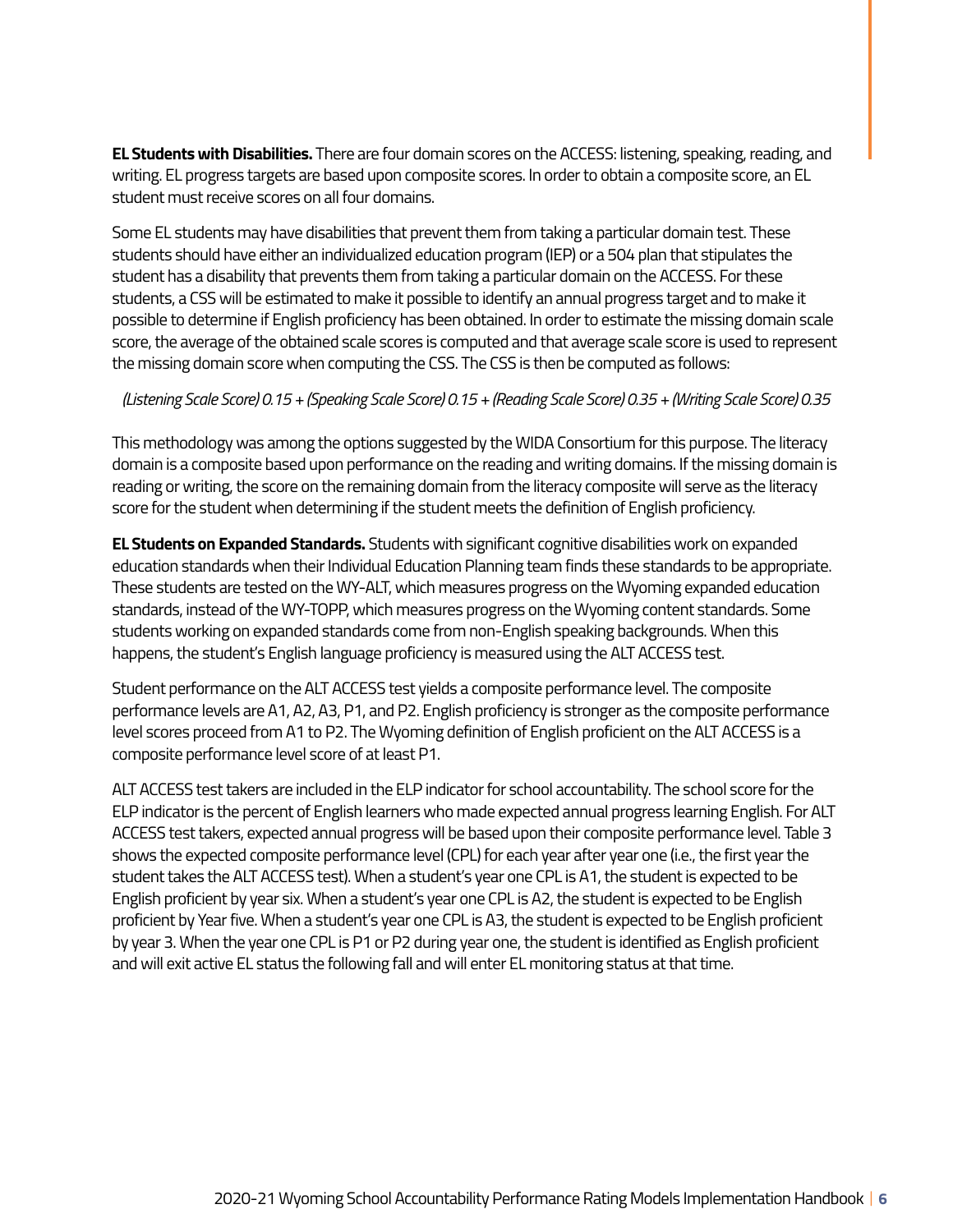| Year 1 CPL     | Year 2<br><b>Expectation</b> | Year <sub>3</sub><br><b>Expectation</b> | Year 4<br><b>Expectation</b> | Year 5<br><b>Expectation</b> | Year <sub>6</sub><br><b>Expectation</b> |
|----------------|------------------------------|-----------------------------------------|------------------------------|------------------------------|-----------------------------------------|
| A1             | A1                           | A <sub>2</sub>                          | A <sub>2</sub>               | A3                           | P <sub>1</sub>                          |
| A <sub>2</sub> | A2                           | A3                                      | A3                           | P <sub>1</sub>               |                                         |
| A3             | AЗ                           | P <sub>1</sub>                          |                              |                              |                                         |
| P <sub>1</sub> |                              |                                         |                              |                              |                                         |
| P <sub>2</sub> |                              |                                         |                              |                              |                                         |

*Table 3. ALT ACCESS Expected CPLs Based Upon Year One CPL.* 

*Note: A student is identified as English proficient when the earning a CPL of P1 or P2. These students will exit active EL status and enter EL monitoring status the following fall.* 

**School ELP Indicator Score.** The school score for the ELP indicator is the percentage of EL students at the school who meet their annual English proficiency progress target rounded to the nearest whole number.

**School ELP Target Levels.** The cut-scores for school ELP target levels are:

- Below Target < 36
- Meets Target  $>= 36$  to  $< 60$
- Exceeds Target >= 60

#### **WAEA Aggregation Across Indicators of Grade 3 through 8 Schools**

There will be no aggregation of indicator scores to a total school score for the 2020-21 accountability year. There will be no school performance ratings for the 2020-21 accountability year.

#### **ESSA Indicators for Grade 3 through 8 Schools**

There are two indicators for grade 3 through 8 schools in 2020-21. The achievement indicator and the English language proficiency (ELP) indicator.

**Achievement Indicator.** The ESSA achievement indicator school score is the percent of WY-TOPP scores in math and English language arts that are proficient or above. Science is not included. The ESSA school achievement scores are rounded to one decimal point. Instead of indicator target levels, ESSA identifies indicator categories for Below Average, Average, and Above Average.

**School Achievement Category Levels.** The cut-scores for ESSA school achievement categories are:

- Below Average Category < 47.7
- Average category >= 47.7 through < 58.6
- Above Average >= 58.6

**English Language Progress.** The ELP indicator for the ESSA model is the same as that for WAEA with one exception. The exception is that the school score is rounded to one decimal point.

**English Language Progress Category Levels.** The cut-scores for the school ELP categories are:

- Below Average Category < 27.7
- Average category >= 27.7 through < 50.0
- Above Average >= 50.0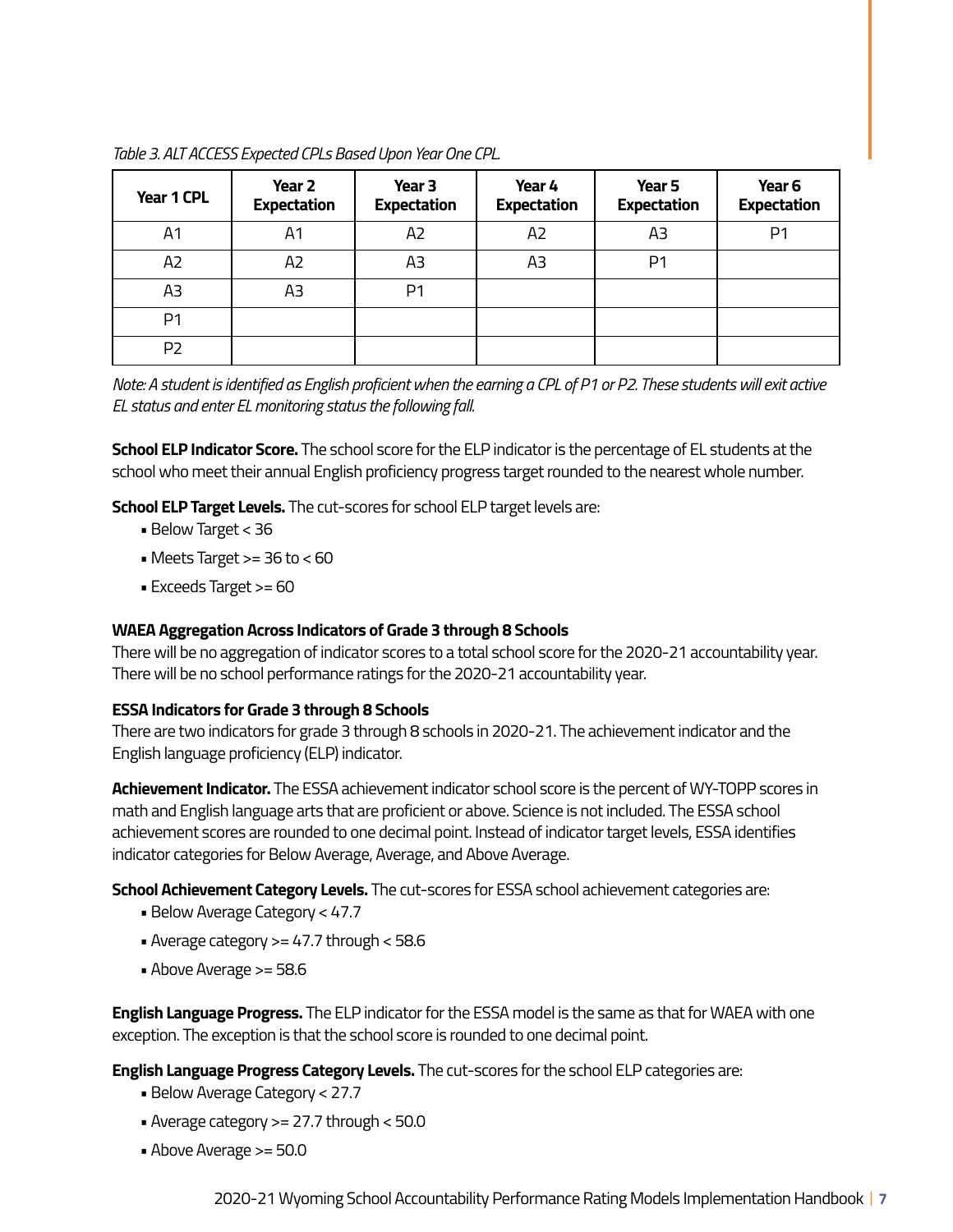### **ESSA Aggregation Rules**

There is no aggregation of indicator scores to a total score for the 2020-21 accountability year. There is no identification of school support categories for schools during the 2020-21 accountability year.

# **Indicators for Traditional High Schools**

### **Academic Achievement**

**School Achievement Indicator Score.** The school's achievement indicator score is the percent of proficient or above test scores in math, ELA, and science on the WY-TOPP, rounded to a whole number, for all students enrolled for a full academic year (FAY). On this indicator, FAY means enrollment in the same school from the first weekday in October until a spring accountability date set by the Department each year during the state summative test window.

**School Achievement Target Levels.** The cut-scores for the achievement target levels are:

- Below Target < 48
- Meets Target  $>= 48$  to  $< 60$
- Exceeds Target >= 60

### **English Language Proficiency**

The English Language Proficiency (ELP) indicator measures whether English learners (EL) are making expected progress toward becoming English proficient. English proficiency is defined as earing a composite performance level (CPL) of at least 4.6 on the ACCESS and a literacy performance level (LPL) of at least 4.3.

In order to be included on the EL indicator an EL student must be a FAY student at the school. This means the students has attended the school continuously from the first school day in October through a date set by the Department during the ACCESS assessment window. In addition, year one students are those who do not have an access test in the prior school year but do have an access test in the current school year. Year one students are only included for school accountability if they meet the requirements to be considered English proficient. For year one students who do not meet the definition of English proficient, year one becomes the baseline year for computing their expected progress target.

The specific procedures used for calculating expected annual progress in learning English for each EL student on the ACCESS for high schools are identical to those described above for grade 3 through 8 schools. The ELP adjustment to a student's annual improvement target is used when a student is expected to complete grade 12 prior to the year that they are expected to become English proficient. This adjustment is most often used during the high school grades. The specific procedures for computing the adjustment are described in detail above with specific examples of how the adjustment is computed and how the adjustment is entered into the formula for computing a student's improvement target.

The high school score on the ELP indicator is the percent of FAY EL students who met their expected annual English language proficiency target on the ACCESS.

**School ELP Target Levels.** The high school cut-scores for the ELP target levels are:

- Below Target < 19
- Meets Target  $>= 19$  to  $< 40$
- Exceeds Target >= 40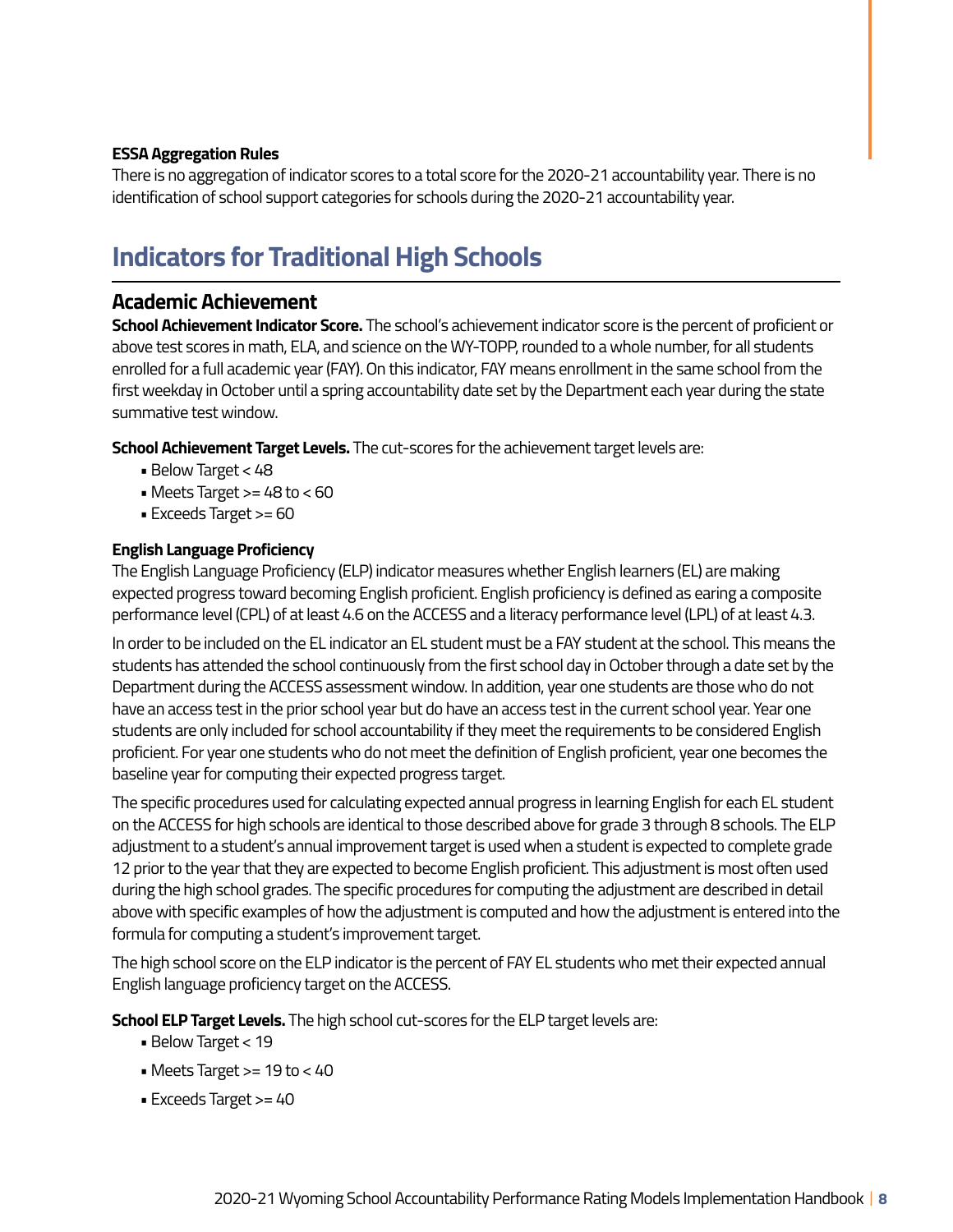### **Extended Graduation Rate**

The extended graduation rate is a lagged indicator, meaning that, for the current accountability school year, it is the graduate cohort from the prior school year that is utilized. The extended graduation cohort includes:

- Student in the four-year, on-time graduation cohort, and
- Students who graduate during the lagged year, 5, 6, or 7 years from becoming a first-time grade 9 student.

The school score is the extended graduation rate, which is calculated as follows:

- The numerator is all 4-, 5-, 6-, and 7-year graduates.
- The denominator is the extended graduation cohort.
- The quotient is rounded to the nearest whole number.

**School Extended Graduation Target Levels.** The high school cut-scores for the extended graduation rate target levels are:

- Below Target < 85
- $\bullet$  Meets Target >= 85 to < 93
- Exceeds Target >= 93

#### **Post-Secondary Readiness**

Post-secondary readiness (PSR) is a lagged indicator that includes all high school graduates from the lagged year (i.e., students who graduated between September 15th of the lagged school year through September 14th of the next year). The school's score on the PSR indicator is the percentage of the lagged-year graduates who were college, career, or military ready rounded to the nearest whole number.

**College Ready.** A student is college ready if the student has completed both a college preparatory curriculum that meets either the Opportunity, Performance, or Honor success curriculum for the Hathaway Scholarship Program as indicated on the student's high school transcript and one or more of the following:

- A composite score of at least 19 on the ACT; or
- A score of 3 or higher on an Advanced Placement examination; or
- A score of 4 or higher on an International Baccalaureate examination; or
- A grade of "C" or better in a 1000-level or higher dual/concurrent course.

A *College preparatory curriculum* is equivalent to the **[opportunity success curriculum](https://hathawayscholarship.org/bin/eligibility-requirements/)** or higher for the Hathaway Scholarship Program which includes four years of math, four years of science, four years of English, three years of social studies, PLUS two years of foreign language or two years of fine/performing arts or two years of career/technical education. Success curriculum evidence comes from the WDE 950 transcript collection which has a field for the success curriculum level. Schools have been instructed to use this field to indicate the success curriculum level that their review of the student's transcript suggests is appropriate <sup>2</sup>. The curriculum level for accountability is based upon the success curriculum level that the school reports on each graduate's transcript.

 2A student's Hathaway scholarship level is based upon a student's (a) success curriculum level, (b) composite ACT score, and (c) unweighted grade point average (GPA). The curriculum level field to be included on the transcript is designed to report a student's success curriculum level only, and is **not** designed to collect information about the ACT or the GPA performance of a student.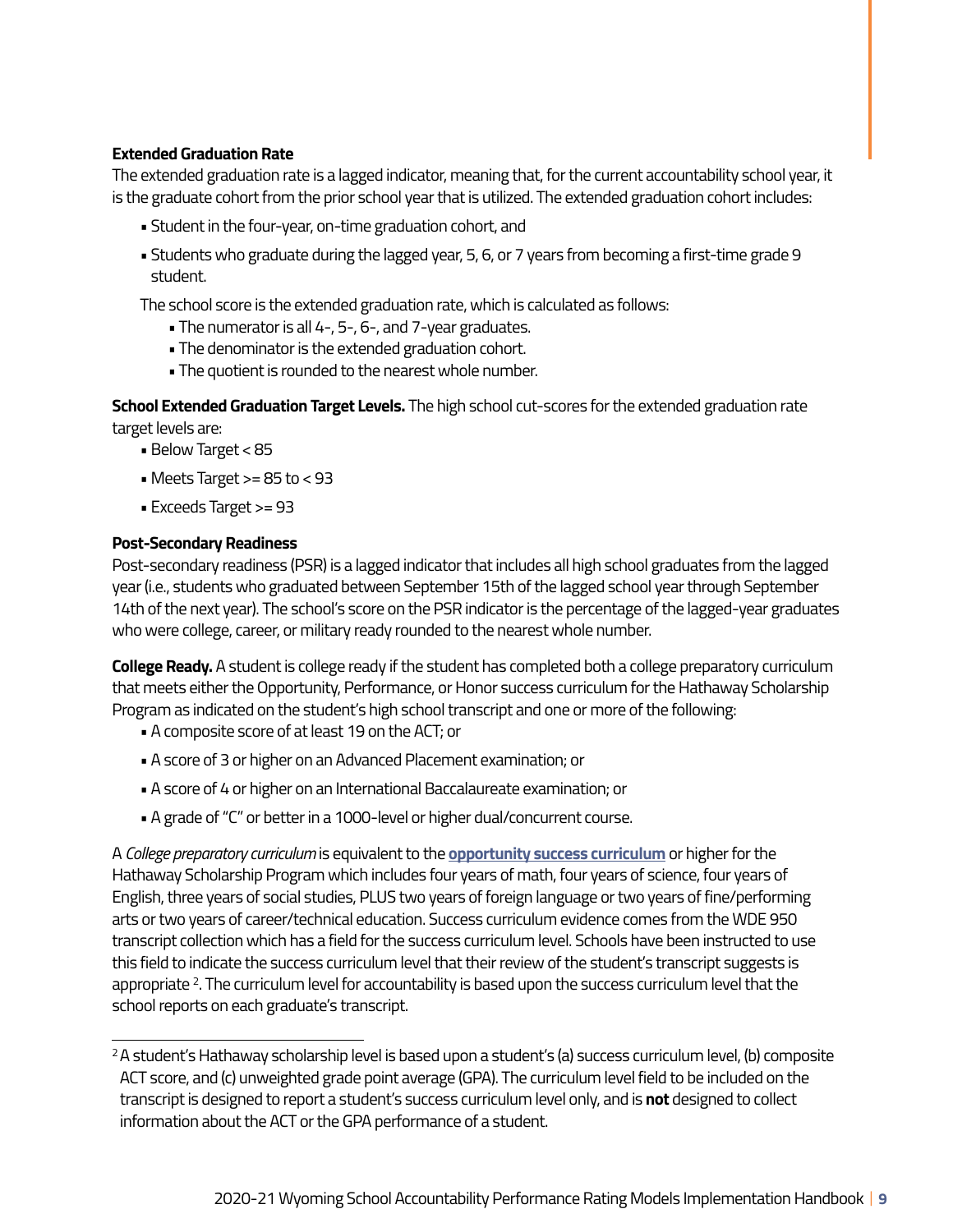The requirement for a college-ready score on standardized college entrance exam is defined as an ACT composite score of 19 or higher. There are three sources of ACT composite scores that are considered. First, the grade 11 census ACT scores are considered. Second, the WDE 950 transcript collection includes a field for schools to report each graduate's best ACT score. Finally, ACT provides a file with ACT scores to the Department once each year. The highest ACT composite score from each of these three sources is the score used for the college-readiness component for school accountability.

Students may demonstrate eligibility to earn college credits by obtaining a score of 3 or higher on an AP exam or by obtaining a score of 4 or higher on an International Baccalaureate (IB) exam. The scores for all Wyoming students are provided by the AP and IB testing contractors directly to the Department. Lastly, evidence of college readiness from a dual/concurrent course requires the evidence from the WDE 950 transcript collection that a student earned a grade of "C" or better in a1000-level or higher dual/concurrent course.

**Career Ready.** A student is career ready if the student has completed a career/technical education program of study (pathway) and one or more of the following in the same program of study (pathway):

- A passing score on a state-approved CTE exam: or
- A state-approved industry-recognized certification.

The student's 950 transcript must have evidence the student passed three courses in the same pathway as the passed exam or certification – or – the student must have been reported as a completer in the same pathway as the passed exam or certification in the Perkins data collection. When there are discrepancies between the WDE 950 transcript collection and the Perkins collection of CTE course completer status, WDE will allow evidence from either the 950 transcript or the Perkins collection to serve as evidence of CTE course completion.

**Military Ready.** A student is military ready if the student has achieved an Armed Forces Qualification Test (AFQT) score of 45 on the Armed Services Vocational Aptitude Battery (ASVAB) and either of the following:

- Successful completion of a college preparatory curriculum that is equivalent to the Opportunity, Performance or Honors success curriculum for the Hathaway Scholarship Program; or
- Successful completion of a career/technical education program of study (pathway)

The test evidence used for military readiness is a score on the ASVAB that is high enough for a student to be eligible for any of the four branches of the military during the first year that military readiness is included for school accountability (i.e., 2018-19). The required AFQT score for military readiness is 45.

**School PSR Target Levels.** The high school cut-scores for the PSR target levels are:

- Below Target < 67
- Meets Target  $>= 67$  to  $< 80$
- Exceeds Target >= 80

#### **Credits Earned**

Credits earned is a lagged indicator that includes first-time grade-nine students from the lagged year. The school's score on the credits earned indicator is the percentage of lagged-year grade-nine students who earned one-fourth of the credits required to graduate from the designated traditional high school within four years. The credits earned indicator applies to all students at the school from the first weekday in October until within ten days of the end of the school year.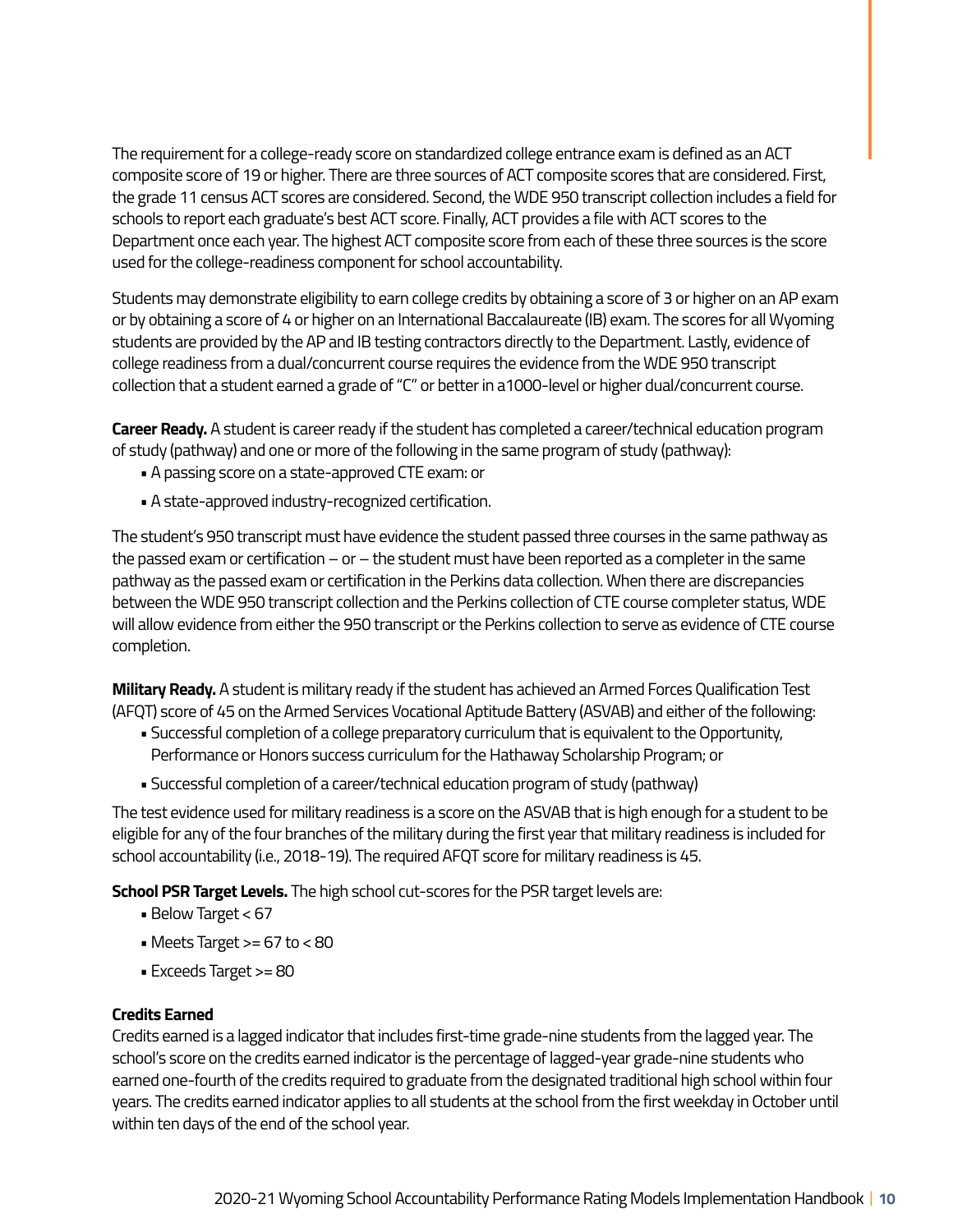Schools are sorted into one of three target levels based on their grade-nine credit indicator scores as follows:

School Credits Earned Target Levels. The high school cut-scores for the credits earned target levels are:

- Below Target < 88
- Meets Target  $>= 88$  to  $< 95$
- Exceeds Target >= 95

### **WAEA Aggregation Across Indicators of Traditional High Schools**

There will be no aggregation of indicator scores to a total school score for the 2020-21 accountability year. There will be no school performance ratings for the 2020-21 accountability year.

### **ESSA Indicators for High Schools**

The ESSA indicators for high schools apply to all high schools in Wyoming, both traditional high schools and alternative schools. The indicators for alternative school include:

- Academic Achievement
- English Language Proficiency
- Four-Year, On-Time Graduation Rate
- Post-Secondary Readiness

**Achievement Indicator.** The ESSA achievement indicator school score is the percent of scores in math and English language arts on the WY-TOPP that are proficient or above. Science is not included. The ESSA school achievement scores are rounded to one decimal point. Instead of indicator target levels, ESSA identifies indicator categories for Below Average, Average, and Above Average.

**School Achievement Category Levels.** The cut-scores for ESSA school achievement categories are:

- Below Average Category < 47.7
- Average category >= 47.7 through < 58.6
- Above Average >= 58.6

**English Language Progress Category Levels.** For ESSA school accountability, the school ELP scores are rounded to one decimal place and used to assign each school to one of three categories (i.e., *below average,*  average, above average). Overall school<sup>3</sup> ELP cut-scores for grades kindergarten through 12 are:

- Below Average Category < 27.2
- Average category >= 27.2 through < 50.0
- Above Average >= 50.0

**Four-Year, On-Time Graduation Rate.** The cohort for the ESSA graduation rate is the four-year, on-time cohort from the lagged year. The four-year, on-time cohort includes the number of first-time grade nine students in the school year 4 years prior to the graduation year (i.e., the starting year) plus students who transfer in, minus students who transfer out, emigrate, or die prior to the graduation year. The former description is the denominator of the four-year, on-time graduation rate including the non-completers. The numerator for the four-year, on-time cohort graduation rate is all students in the cohort that graduated on-time or earlier. Three-year graduates are included in the four-year, on-time cohort graduation rate when their cohort graduates.

<sup>&</sup>lt;sup>3</sup> ELP cut-scores for subgroups appear in Appendix A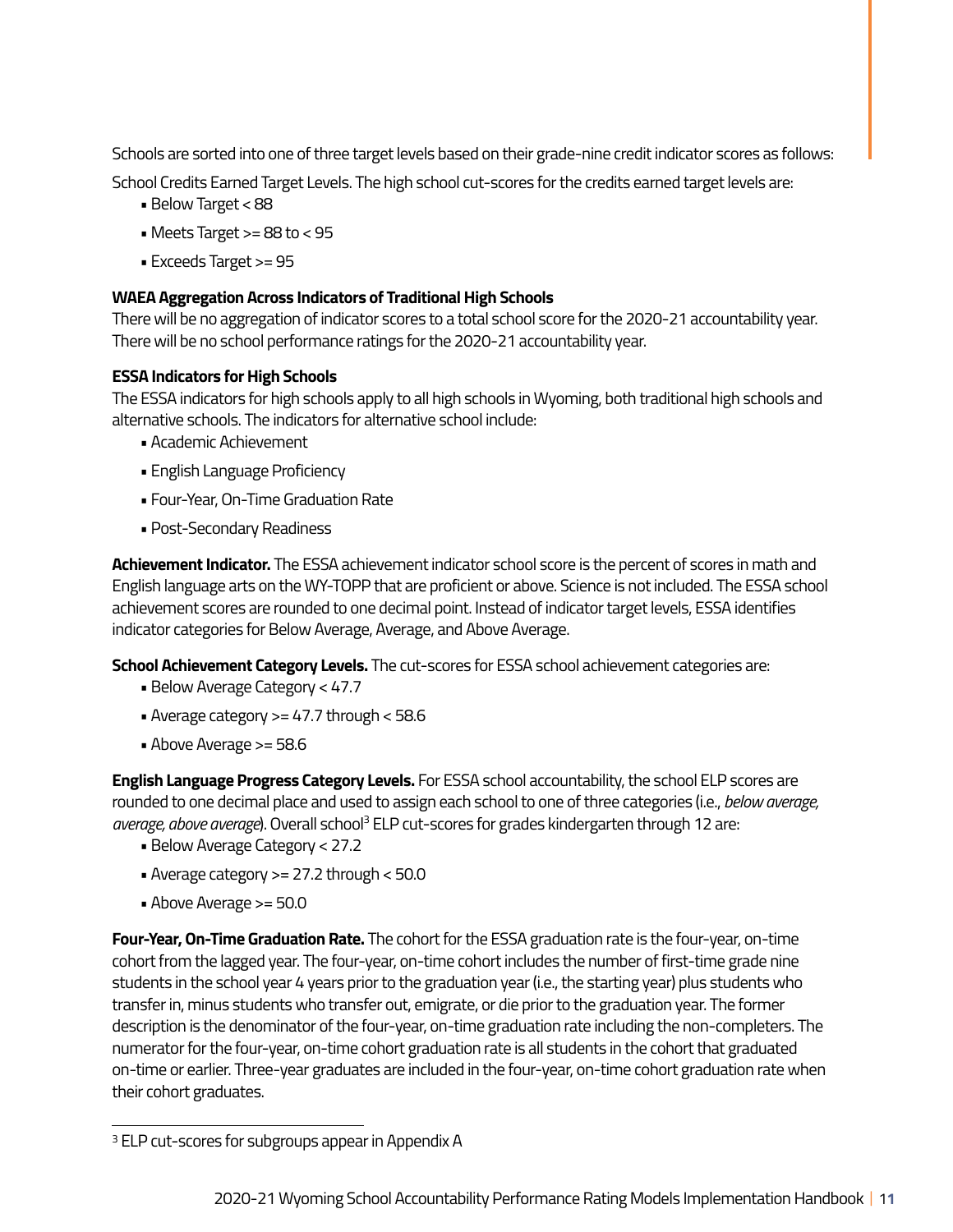The four-year, on-time cohort graduation rate is the school score for the ESSA graduation indicator. The four-year, on-time graduation rate is rounded to one decimal place and used to assign each school to one of three categories (i.e., *below average, average, above average*). Cut-scores for the indicator categories are based upon statewide performance during a baseline school year (2017-18). Schools in the bottom third of the distribution are placed into the below average category, schools in the middle third of the distribution are placed in the average category, and schools in the top third of the distribution are placed in the above average category.

The all school<sup>4</sup> cut-scores for **four-year, on-time cohort graduation** are:

- Below Average Category < 82.3
- Average category >= 82.3 through < 90.3
- Above Average >= 90.3

**Post-Secondary Readiness.** The PSR indicator for the ESSA model is the same as that for WAEA with one exception. The exception is that the school score is rounded to one decimal point.

ESSA overall school5 **post-secondary readiness** cut-scores:

- Below Average Category < 41.8
- Average category >= 41.8 through < 65.4
- Exceeding category = 65.4

#### **ESSA Aggregation Rules**

There is no aggregation of indicator scores to a total score for the 2020-21 accountability year. There is no identification of school support categories for schools during the 2020-21 accountability year.

<sup>4</sup> The ESSA cut-scores for graduation for subgroups are presented in APPENDIX A.

<sup>5</sup> ESSA post-secondary cut-scores for subgroups appear in APPENDIX A.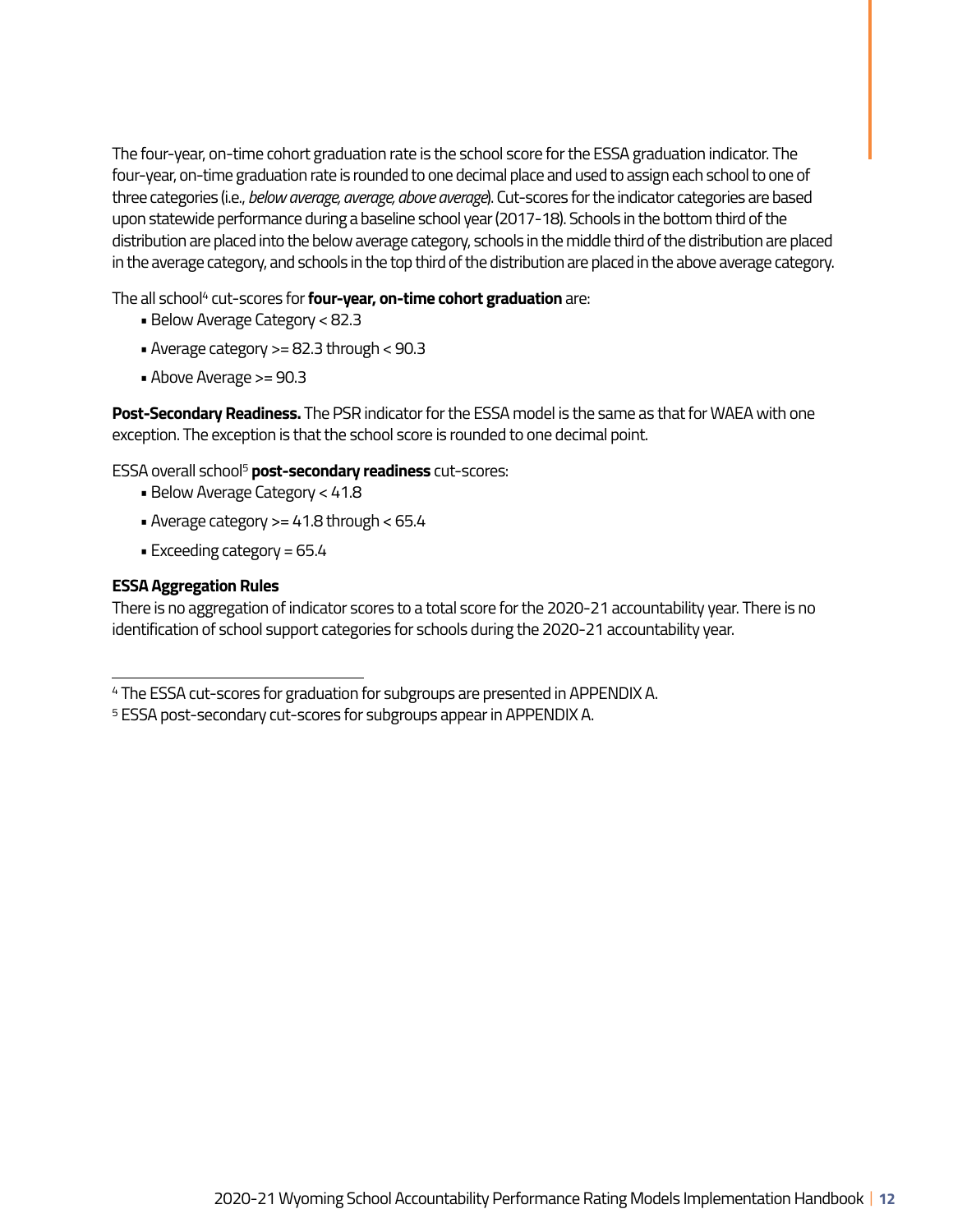# **Indicators for Alternative Schools**

The ESSA indicators for high schools apply to all high schools in Wyoming, both traditional high schools and alternative schools. The ESSA indicators for alternative school include:

- Academic Achievement
- English Language Proficiency
- Four-Year, On-Time Graduation Rate
- Post-Secondary Readiness

The indicators for the WAEA Alternative School Accountability Model are presented in detail immediately below.

#### **Academic Achievement**

Each alternative school's achievement indicator score is the mean student index score for math, English language arts, and science on the WY-TOPP for all students enrolled for a full academic year (FAY). FAY is defined as enrolled in the same school from the first week day in October until a spring accountability date set by the Department each year during the state summative test window.

The alternative school achievement index is derived by computing each alternative school student's WY-TOPP performance level designation into a student index score as described in Table 4.

| <b>Student Performance Level</b> | <b>Student Index Points</b> |
|----------------------------------|-----------------------------|
| <b>Below Basic</b>               |                             |
| <b>Basic</b>                     | 50                          |
| Proficient                       | 100                         |
| Advanced                         | 150                         |

#### *Table 4. The WAEA Alternative School Achievement Index.*

**Alternative School Achievement Target Levels.** The alternative school cut-scores for the achievement target levels are:

- Below Target < 30
- Meets Target >= 30 to < 50
- Exceeds Target >= 50

### **Graduation Credential Rate**

The graduation credential rate is a lagged indicator, meaning that, for the current accountability school year, it is a cohort from the prior school year that is utilized. The graduation credential cohort includes:

- Student in the four-year, on-time graduation cohort, and
- Students who graduate during the lagged year, 5, 6, or 7 years from becoming a first-time grade 9 student, and
- All 3-, 4-, 5-, 6-, and 7-year cohort students who were reported to have passed a graduate equivalency exam anytime during the lagged year up to February of the accountability year.

The graduation credential rate is computed by dividing the number of graduation credential earners by the school's number of students that belong to the graduation credential cohort.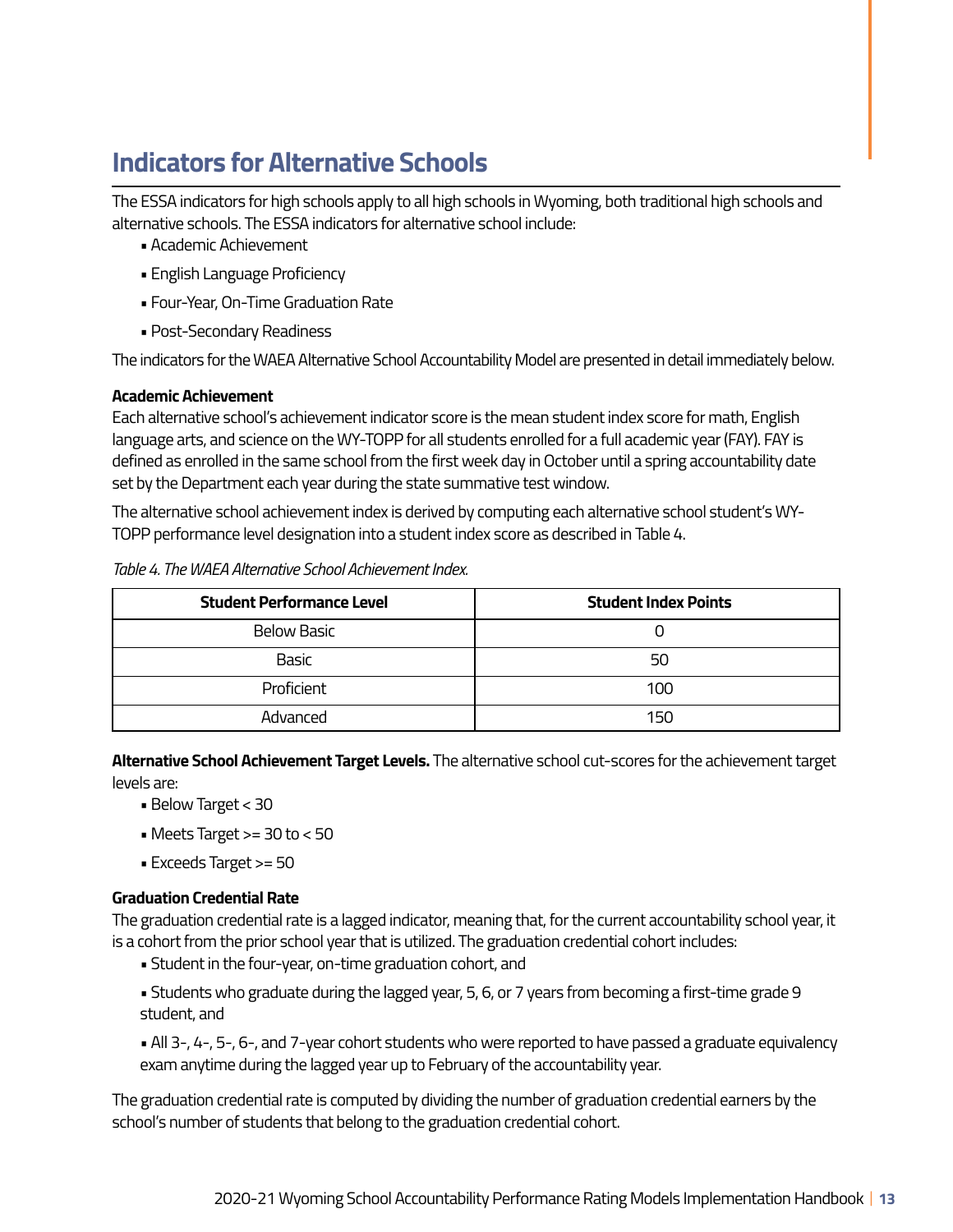**Alternative School Graduation Credential Target Levels.** The alternative school cut-scores for the graduation credential target levels are:

- Below Target < 67
- Meets Target >= 67 to < 83
- Exceeds Target >= 83

#### **College and Career Readiness**

College and career readiness (CCR) is a lagged indicator that includes all alternative high school graduates from the lagged year. A student's CCR index score is the points associated with the highest observed outcome level for that student in any of the five rows in Table 5. An alternative school's CCR index score is the average index across all graduates' CCR scores rounded to a whole number.

*Table 5. College and Career Readiness (CCR) Index.* 

| Level $0 - 0$ points | Level 1 - 10 point                                                                                 | Level 2 - 20 points                                                               | Level 3 - 30 points                                                                           |
|----------------------|----------------------------------------------------------------------------------------------------|-----------------------------------------------------------------------------------|-----------------------------------------------------------------------------------------------|
| No evidence          | Complete Hathaway<br>provisional curriculum                                                        | Complete Hathaway<br>opportunity curriculum                                       | Complete Hathaway<br>honors/performance<br>curriculum                                         |
| No evidence          | ACT 17-18                                                                                          | ACT 19-20                                                                         | $ACT21+$                                                                                      |
| No evidence          | Pathway<br>concentrator                                                                            | Pathway completer                                                                 | Attaining a qualifying<br>score on a CTE pathway<br>exam or earning an<br>industry credential |
| No evidence          | ACT WorkKeys -<br>NCRC Bronze (9-11)<br>At least a Level 3<br>on each exam.                        | <b>ACT WorkKeys - NCRC</b><br>Silver (12-14). At least a<br>Level 4 on each exam  | ACT WorkKeys - NCRC<br>Gold (15 or up) at least a<br>Level 5 on each exam                     |
| No evidence          | Credit earned for<br>internship or work<br>study (verified by<br>the 950-collection<br>transcript) | <b>ASVAB Military Readiness</b><br>Score which is an AFQT<br>score of at least 45 | Eligible to receive<br>college course credit<br>(through dual<br>enrollment or<br>AP/IB exam) |

There are five sources of evidence for the CCR index, each of which is represented within one row in Table 6:

- First, the Hathaway success curriculum level comes from the WDE 950 transcript collection source as described above for traditional schools.
- Second, the best ACT score comes from the same sources described above for traditional schools.
- Third, the CTE completer evidence and assessment evidence are the same as those described above for traditional schools. The CTE concentrator status is achieved by the successful completion of two courses within a WDE recognized CTE pathway. Evidence of CTE concentrator status may come from the 950-course transcript collection or the Perkins reporting system.
- Fourth, WDE has evidence of grade 11 ACT WorkKeys performance for those students who choose to take this optional test.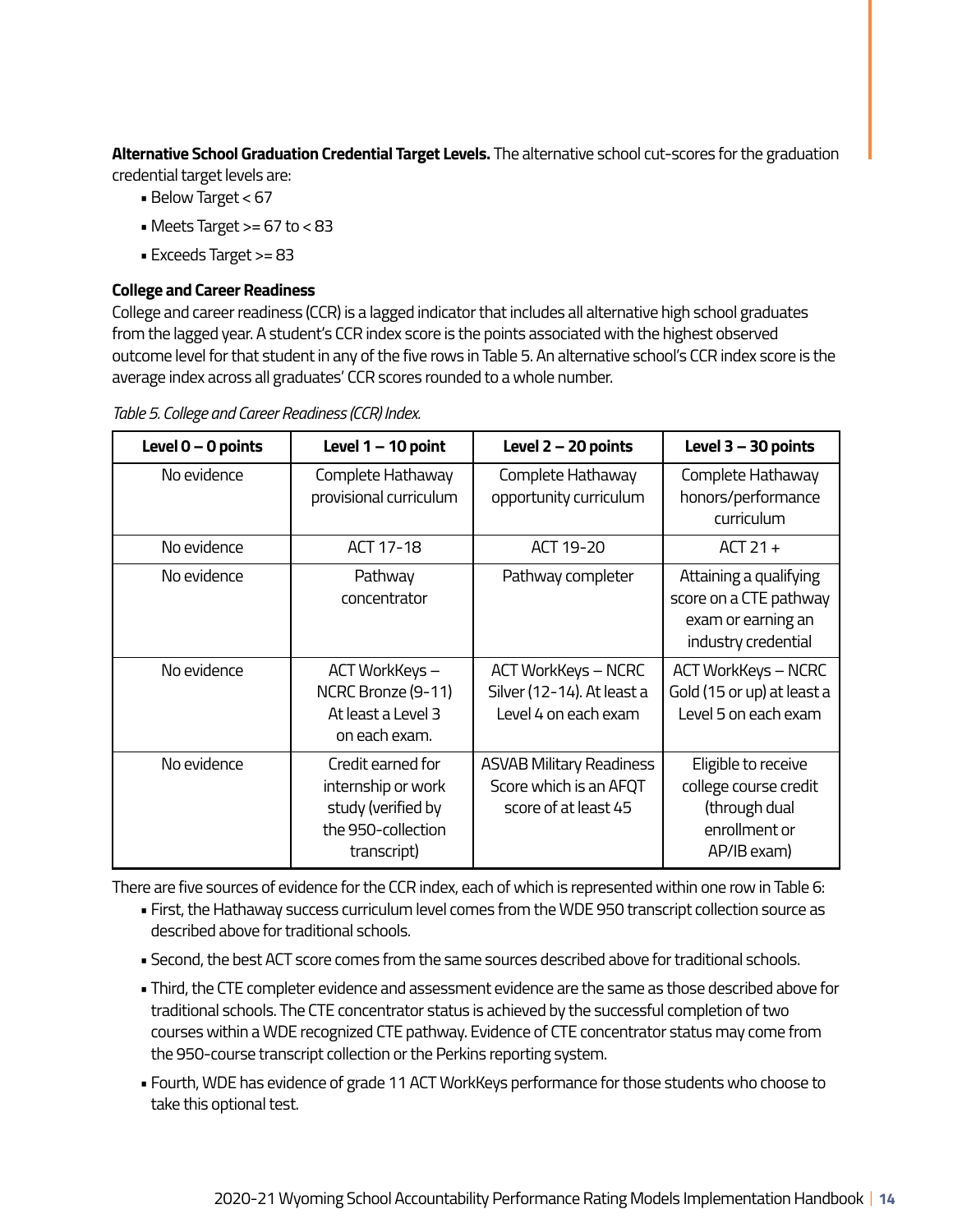• Fifth, there are three types of student performances that allow for credit. First, earning credit reflected on the 950-collected transcript for an internship or work study. Second, evidence provided by the district of an ASVAB, AFQT score of at least 45. Finally, college credit eligibility is documented in the same manner as described for the post-secondary readiness indicator.

#### **Alternative School CCR Target Levels.** The alternative school cut-scores for the CCR target levels are:

- Below Target < 15
- Meets Target >= 15 to < 20
- Exceeds Target >= 20

#### **Credits Earned**

Credits earned is a lagged indicator that includes first-time grade-nine, grade-ten, and grade-eleven students from the lagged school year. A school's score on the credits earned indicator is the percentage of lagged-year grade-nine, grade-ten, and grade-eleven who earned one-fourth of the credits required to graduate from the designated alternative high school within four years. The credits earned indicator applies to all students attending the school from the first weekday in October until within ten days of the end of the school year during the year they were in grades nine, ten, and eleven.

**Alternative School Credits Earned Target Levels.** The alternative school cut-scores for the credits earned target levels are:

- Below Target < 67
- Meets Target  $>= 67$  to  $< 83$
- Exceeds Target >= 83

#### **Climate**

Each alternative school administers the alternative school climate survey every fall and spring. The survey has three domains: staff support and respect, student support and respect, and high expectations. Student responses on the survey are assigned points as follows: strongly agree (4), agree (3), disagree (2), and strongly disagree (1). Student scores on each domain are the mean of their responses to the items on the domain rounded to two decimal places. The student total score in the survey is the mean of the domain scores. The school score in the climate survey is the mean total score for all surveys completed at a school during both the fall and spring combined. The following item is included at the end of the student climate survey: "I provided honest responses on this survey to the best of my ability." The response options for this item are "yes" and "no." Survey results for students who respond "no" to this item are not included in the computation of school scores (see Appendix B).

**Alternative School Climate Target Levels.** When a school's participation rate is below 85%, after the application of the one additional non-participant rule, the school is assigned to the below target level category on this indicator. For alternative schools meeting the 85% participation rate requirement, the school is assigned to one of three target levels as follows:

- Below Target < 2.8
- Meets Target >= 2.8 through < 3.3
- Exceeds Target >= 3.3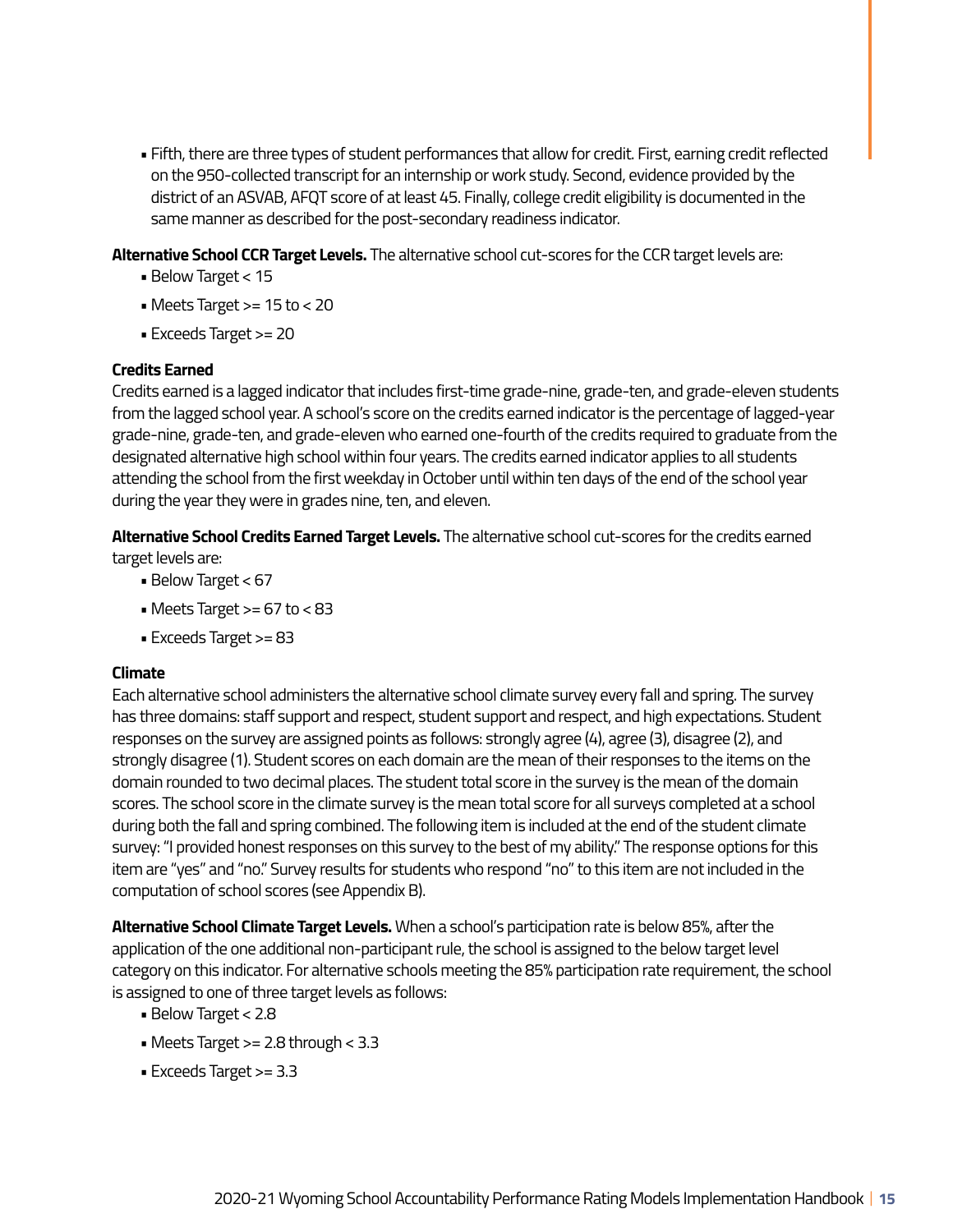### **Engagement**

Each alternative school shall implement and use a student success plan (SSP) for all students during each school year. A mentor for each student shall meet with their assigned student a minimum of two times per year to discuss the student success plan. The student success plan shall include the following components:

- Student goals and interests;
- Academic and attendance history; and
- Post-secondary plans.

Principals shall annually sign a document indicating:

- Compliance with the SSP process; and
- The availability of artifacts demonstrating participation.

#### **WAEA Aggregation Across Indicators of Alternative Schools**

There will be no aggregation of indicator scores to a total school score for the 2020-21 accountability year. There will be no school performance ratings for the 2020-21 accountability year.

#### **ESSA Aggregation Rules**

There is no aggregation of indicator scores to a total score for the 2020-21 accountability year. There is no identification of school support categories for schools during the 2020-21 accountability year.

### **Other Business Rules and Procedures**

### **Participation Rate**

**One Additional Non-Participant Rule.** A *simple participation rate* is the number of students who tested, divided by the number of students who should have tested at the school. For example, if a school has 10 students who were expected to test and only 9 tested, the school's simple participation rate would be 90%. In this illustration, the school's simple participation rate was below the 95% requirement. The school had one student who did not test. When the non-participation of one student yields a participation rate below 95%, as it did in this illustration, using a simple participation rate would have resulted in this school being held to a participation rate requirement of 100%. If a consequence was applied to the school in this illustration on the basis of the school's simple participation rate, this would mean a participation rate below 100% led to the school having a consequence applied.

The only way to hold this school to a participation rate below 100% is to apply the one additional nonparticipant rule. This rule allows a school like the one in the illustration to have one additional non-participant. A table is presented in APPENDIX C that shows the number of students permitted to not test for every n size between 10 and 100. Even though the table in APPENDIX C only shows n sizes between 10 and 100, the one additional student rule is applied when appropriate even for n sizes above 100.

This adjustment to the participation rate rule ensures no school has an *actual required participation rate*  requirement that is above the 95% requirement. Whenever the one additional non-participant rule is applied, the school is allowed to have a simple participation rate below the 95% requirement.

Participation rates are computed at the test score level rather than the student level. The implementation of this rule is accomplished by setting a target for the number of tests that need to be administered and scored at the school for the requirement to be met. If there are 10 students at the school and each student is expected to take a math test and an English language arts (ELA) test, the one additional student rule applies at this school. Therefore, if the one additional student did not test, the school would have 18 test scores, 9 for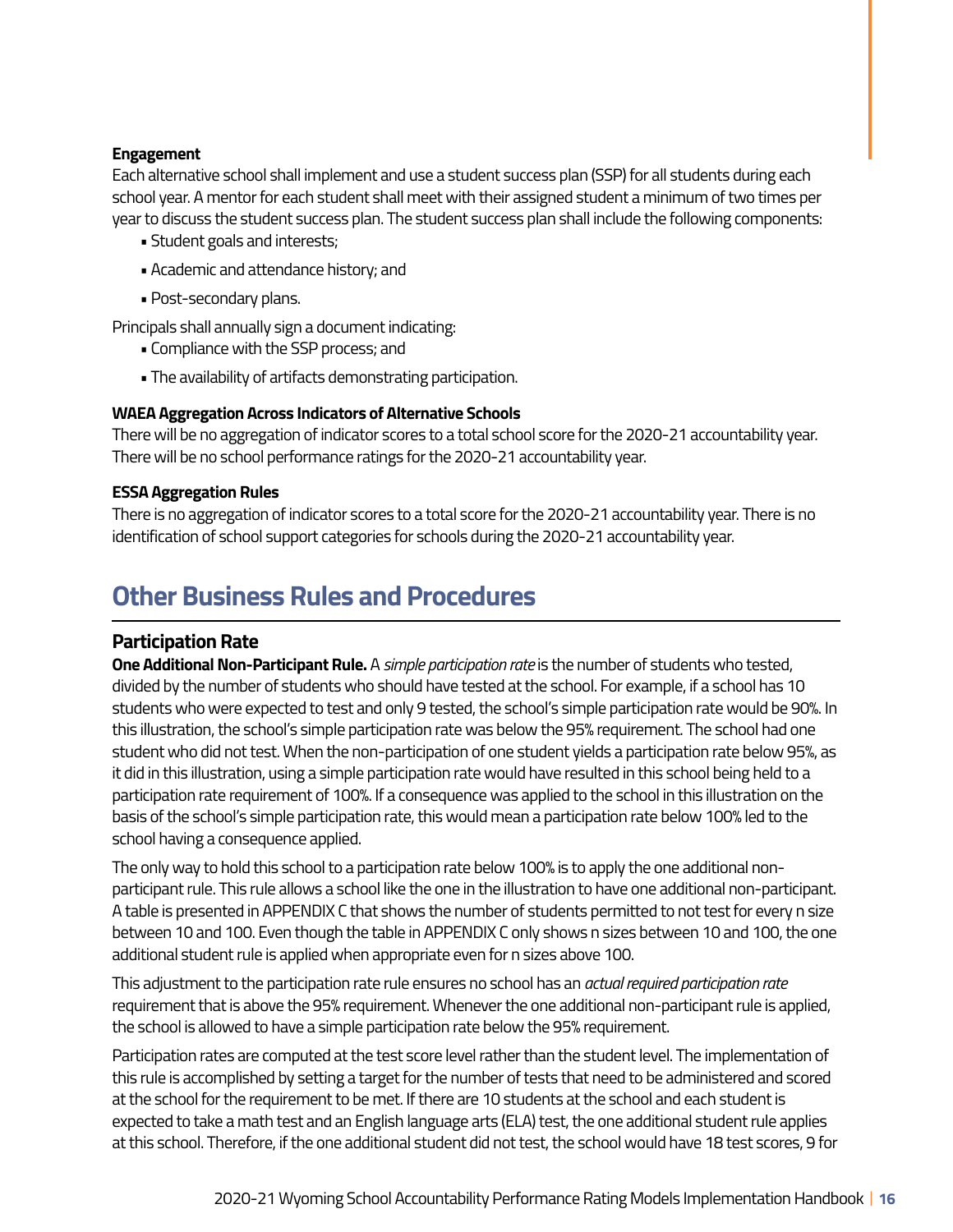math and 9 for ELA, so the participation rate requirement at this school is 18 test scores. The denominator at this school when the percent proficient is computed would be at least 18. If a school had just 16 test scores because 2 students did not test, the achievement calculation (i.e., percent proficient) would still be based upon the 18 expected tests. If there were 10 proficient tests at this school, the percent proficient for the tested students would be 10/16 = 62.5%, but the percent proficient included for school accountability would be 10/18 = 55.6%. If there were 10 students with just 17 tests, because one student took a reading test but not a math test, the expected tests would still be 18 and the percent proficient at this school would be 58.8%.

On the ACCESS test for EL students, there is only one test score, so the participation rate is, in effect, applied at both the student level and the test score level. The minimum n for participation is 10 students. When students from prior school years are included in order to meet the minimum n for the achievement indicator, the prior years that are used for that purpose are also included for the participation rate computations.

**Participation Rate on the ACCESS.** On the ACCESS test for EL students, there is only one test score, so the participation rate is, in effect, applied at both the student level and the test score level. There is a 95% participation rate requirement for EL students on the ACCESS test. All identified EL students, including year one EL students and EL students for whom parents are refusing services, are required to take the ACCESS test during the testing window each school year. The participation rate determination for EL students will include the *one additional non-participant rule*. The table in APPENDIX C is applicable to the EL participation rate determinations.

When a school does not meet the 95% participation rate requirement for ACCESS testing for all EL students at the school, the school's score on the ELP indicator is affected. Specifically, when calculating the school percent of EL students meeting their annual target for English language proficiency, the denominator is increased by a number equal to the number of not tested students below 95% (after applying the one additional non-participant rule). Since the numerator is not increased, the increase in the denominator serves to treat some not tested EL students as if they tested and did not meet their progress target. For example, if a school has 100 EL students, including year one students, and 92 test and eight do not test, the denominator in the EL progress calculation will be increased by three. It will be as if three of the not tested students did test but did not meet their annual progress target.

## **Minimum** *n* **and Lookbacks**

For accountability decisions, the minimum number of students (*n*) needed in order to produce a score on an indicator is 10. For schools with fewer than 10 students on an indicator, the performance of students from a prior school year is combined with the performance of students from the current year (i.e., a one-year lookback). If there are still fewer than 10 students on the indicator, the performance of students from two prior school years is combined with that of students from the current year (i.e., a two-year lookback). If there are still fewer than 10 students on the indicator, the school does not have a score on that indicator. Schools with grades 3 through 8, must have target levels on both the achievement and the growth indicators in order to receive a school performance rating. High schools must have target levels on both the achievement indicator and the graduation indicator in order to receive a school performance rating. Additionally, both 3 through 8 and high schools must have at least 10 students in the consolidated subgroup (i.e., with achievement scores in the bottom 25% on the prior year's state test) in order to receive a target level for the equity indicator.

*During the 2020-21 accountability year there will not be lookbacks for the achievement indicator or for the ELP indicator.*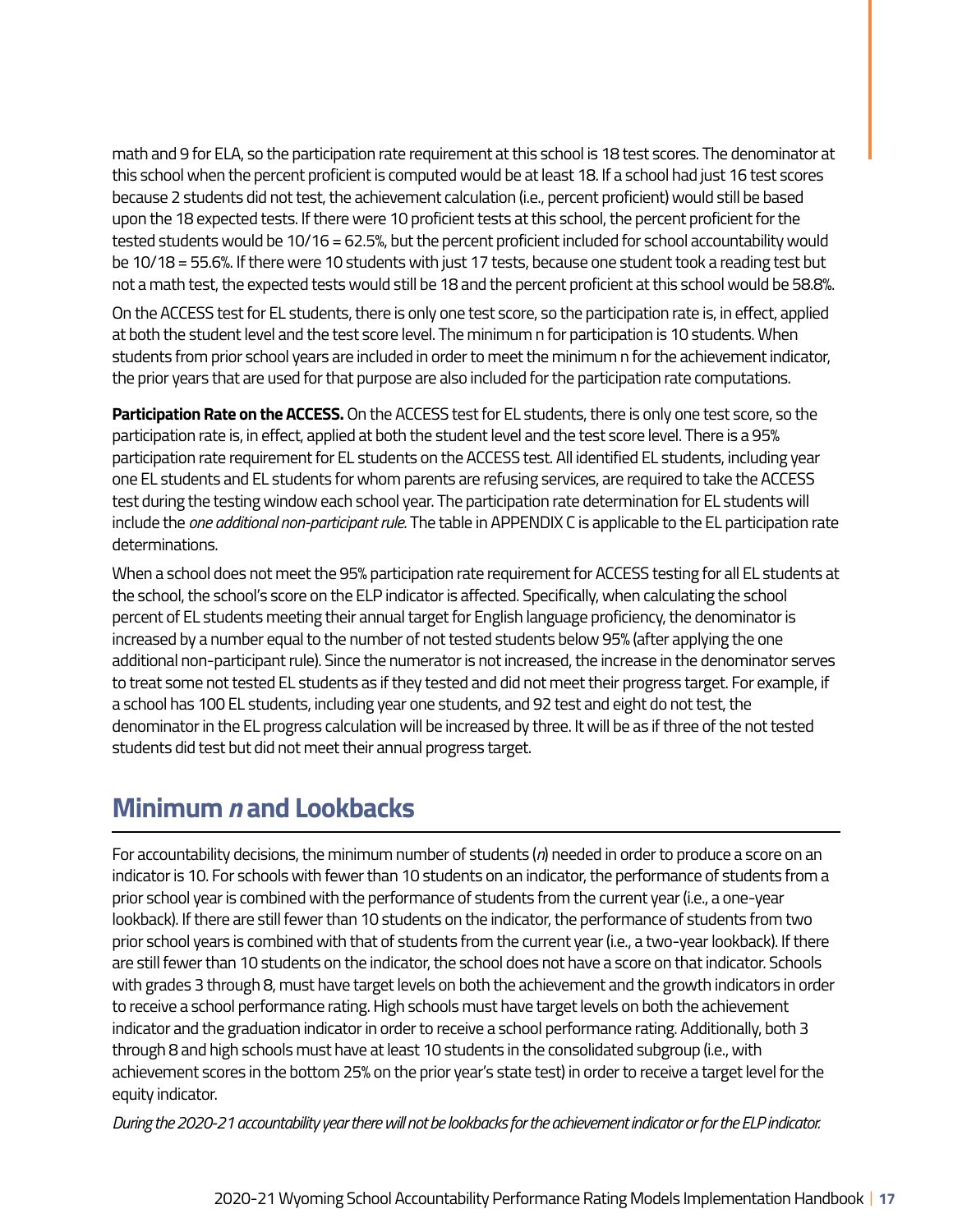# **Full Academic Year (FAY)**

When computing school scores, only FAY students are included. For computation of school performance levels, FAY status is defined as being continuously enrolled in the same school from the first weekday in October until a spring accountability date set by the Department each year, typically aligned with the midpoint of each assessment's testing window. Students not identified as FAY students will be excluded from school performance level computations. For the credit-earning and post-secondary readiness indicators, FAY for both traditional and alternative schools is defined as being continuously enrolled at the same school from the first weekday in October until ten days from the school's last day of the school year.

Continuous enrollment ends with a gap of ten or more days in reported enrollment, or where enrollment is reported by a different school during a gap of fewer than ten days.

Home schooled and concurrent enrollment students are not included in school accountability calculations.

# **Schools With One or No Tested Grades**

There are schools in Wyoming with grade three as their only tested grade. When schools have grade three as their only tested grade, they do not have data for the growth or equity indicators. For the purpose of accountability, these schools are "paired" with the school their students feed into after grade three. This ensures school performance levels are based upon more than just one indicator. The grade three achievement scores from these schools are combined with the achievement scores from their paired school when determining school performance ratings. In other words, the paired schools are treated as a single school for accountability calculations and both schools are assigned the same performance rating.

In Wyoming, there are schools with grade configurations that do not include any tested grade. For example, LEAs organize their elementary schools so that students attend grade K-2 in one building and then move to a different building for grades 3-5. In this case, the school performance rating for the 3-5 school is also applied to the K-2 school. In these situations, collaboration across buildings is important to the success of the students involved.

Table 6 is a list of Wyoming schools that are paired for school accountability. This table is updated each year.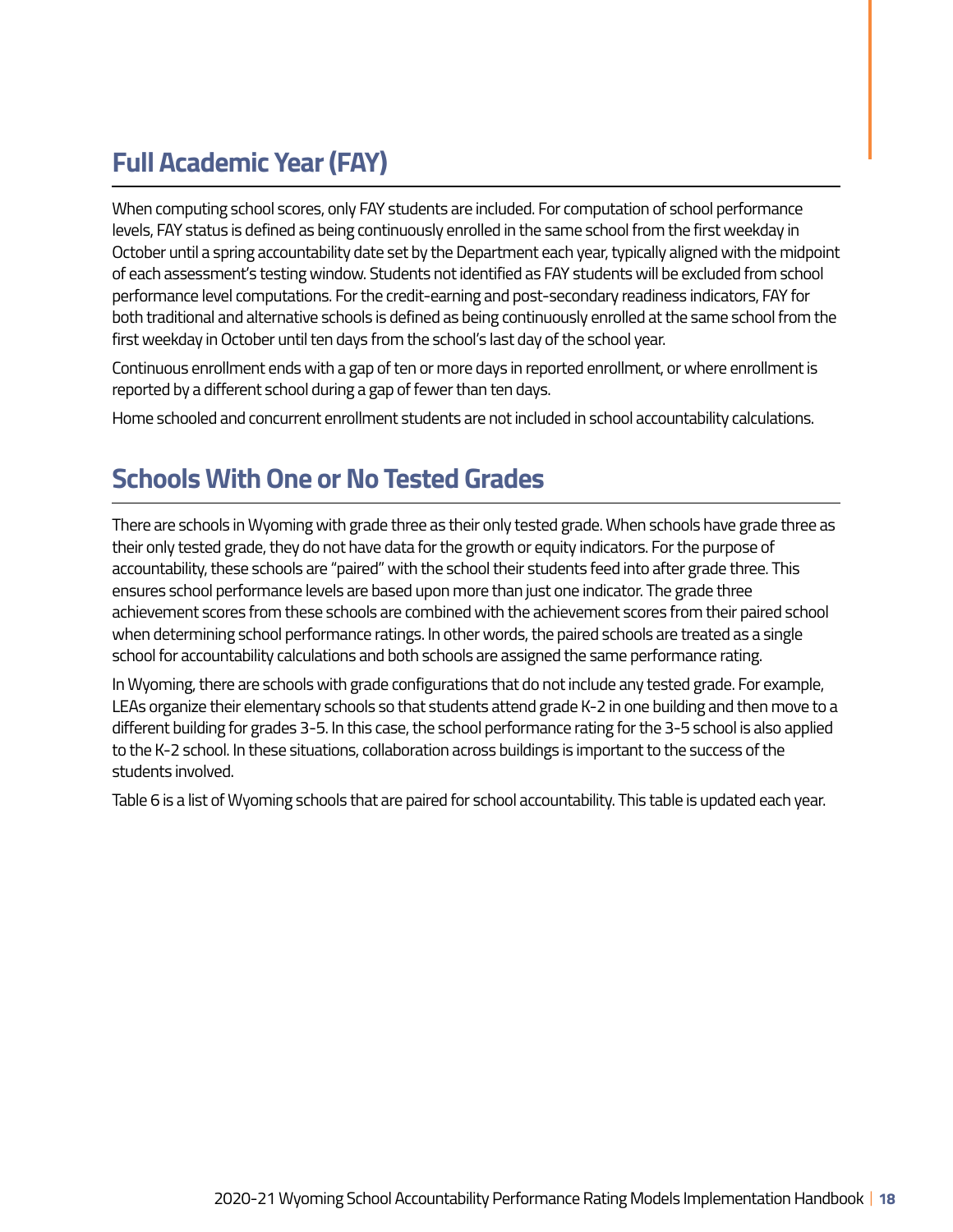| School ID | <b>School Name</b>             | Grades<br>Served | Accountability<br>Related School | Grades<br>Served | School ID |
|-----------|--------------------------------|------------------|----------------------------------|------------------|-----------|
| 0501002   | Douglas Primary<br>School      | $K-1$            | Douglas Upper<br>Elementary      | $4 - 5$          | 0501010   |
| 0501013   | Douglas Intermediate           | $2 - 3$          |                                  |                  |           |
| 0502004   | Grant Elementary               | $K-3$            | Glenrock Intermediate            | $4 - 6$          | 0502007   |
| 0701008   | <b>Gannett Peak Elementary</b> | $2 - 3$          | Baldwin Creek Elementary         | $4 - 5$          | 0701009   |
| 0706001   | Crowheart Elementary           | $K-3$            | <b>Wind River Elementary</b>     | $K-5$            | 0706002   |
| 0725002   | Ashgrove Elementary School     | $1 - 3$          | Rendezvous Elementary            | $4 - 5$          | 0725007   |
| 0725009   | Aspen Early Learning Center    | $P-K$            |                                  |                  |           |
| 0725008   | Jackson Elementary School      | $1 - 3$          |                                  |                  |           |
| 0725010   | <b>Willow Creek Elementary</b> | $1 - 3$          |                                  |                  |           |
| 0801007   | Lincoln Elementary             | $K-2$            | <b>Trail Elementary</b>          | $3 - 5$          | 0801006   |
| 1001006   | Meadowlark Elementary          | $K-3$            | Clear Creek Elementary           | $4 - 5$          | 1001002   |
| 1101021   | Lebhart Elementary             | $K-2$            | <b>Fairview Elementary</b>       | $3 - 6$          | 1101013   |
| 1101010   | Deming Elementary              | $K-3$            | Miller Elementary                | $4 - 6$          | 1101022   |
| 1201004   | Kemmerer Elementary            | $K-2$            | Canyon Elementary                | $3 - 6$          | 1201051   |
| 1202001   | Afton Elementary               | $K-3$            | <b>Osmond Elementary</b>         | $4 - 6$          | 1202005   |
| 1202003   | Thayne Elementary              | $K-3$            | Etna Elementary                  | $4 - 6$          | 1202004   |
| 1601003   | Libbey Elementary              | $K-2$            | <b>West Elementary</b>           | $3-5$            | 1601005   |
| 1801001   | <b>Bondurant Elementary</b>    | $K-3$            | Pinedale Elementary              | $K-5$            | 1801002   |
| 2201004   | East Side Elementary           | $K-1$            | West Side Elementary             | $4 - 5$          | 2201006   |
| 2201005   | South Side Elementary          | $2 - 3$          |                                  |                  |           |
| 2301003   | Newcastle Elementary           | $K-2$            | Gertrude Burns<br>Intermediate   | $3 - 5$          | 2301001   |

*Table 6. Schools Paired for School Accountability.* 

### **Long-Term Goals and Interim Targets**

Both ESSA and WAEA required the state to establish long-term goals with interim targets for overall school performance and for subgroup performance. School performance on the interim targets for the long-term goals are reported each year. Performance on long-term goals does not impact ESSA or WAEA accountability scores. Long-term goals and interim targets are required for school performance on the following indicators:

- Reading achievement
- Math achievement
- Four-year, on-time graduation rate
- Progress of English learner's becoming English proficient (ELP)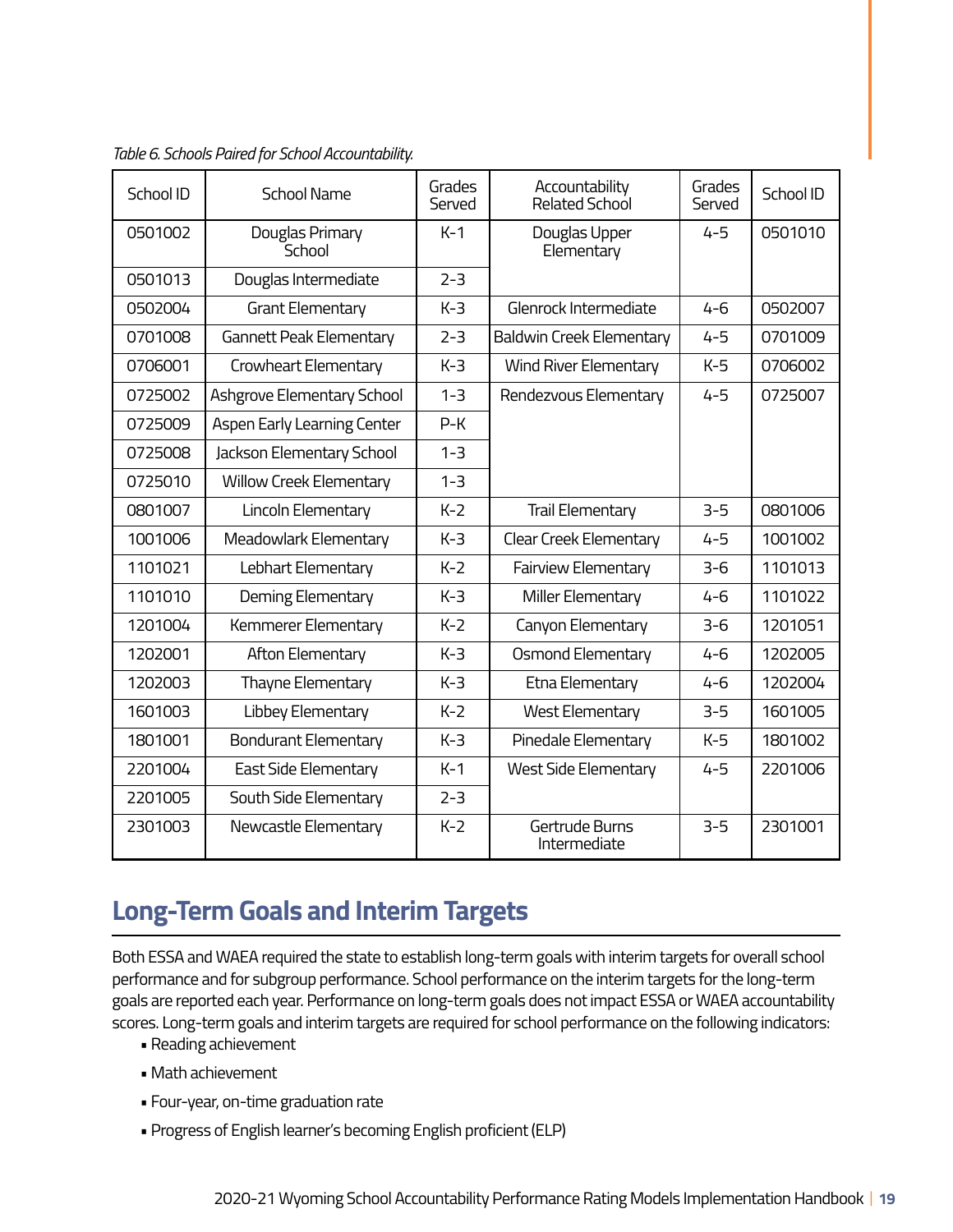See the *2018 Wyoming School Performance Rating Implementation Handbook* for details about how the longterm goals and interim targets were developed.

**Establishment of Long-Term Goals.** The same process and parameters were used for each of the four indicators for which long-term goals were established. The parameters were established by the state based upon data analysis and were vetted with the PJP and State Board of Education.

Wyoming implemented a new state test for math achievement and ELA achievement during the 2017-18 school year. The proposed long-term goals submitted and approved by the U.S. Department of Education<sup>6</sup> as a part of the Wyoming state ESSA plan were no longer relevant since they were based upon the prior state test that is no longer in use. Therefore, upon obtaining the results of the new 2017-18 state assessment (i.e., the WY-TOPP), long-term goals were revised by applying the parameters to the 2017-18 results for math achievement and ELA achievement. There was considerable data quality improvement associated with Wyoming English learner data during 2017-18; therefore, 2017-18 will serve as the baseline year for the ELP long-term goals. As such, a new baseline year was established for these three goal areas. The long-term goal for the four-year, on-time graduation rate remained the same.

**Interim School Targets.** The method used to determine interim targets varies as a function of whether or not a school is at or above the long-term goal during the baseline year.

- For all schools, the baseline year is Year 1. For the four-year, on-time graduation indicator, the baseline year is the accountability year 2016-17. Since this is a lagged indicator, the four-year, on-time cohort is the 2015-16 graduating class for the 2016-17 accountability year. For math achievement, ELA achievement, and ELP, the baseline year is 2017-18.
- The end of the 15-year term is the 2030-31 accountability year for the graduation indicator and 2031-32 for the math, ELA, and ELP indicators

Interim Target Computation for *Schools Below the Long-Term Goal during the Baseline Year* is illustrated in Table 7.

- The baseline score and long-term goal are whole numbers. The expected annual progress is computed as follows = (long-term goal - school baseline score)/14. The denominator is 14 since the baseline year is Year 1 and the goal must be reached by year 15. The expected annual progress is not rounded. See column 3 in Table 7.
- Through Year 12, interim targets remain unchanged for three years at a time. Interim targets increase in years 4, 7, 10, 13, 14, and 15. Therefore, interim targets increase for the first time in Year 4. This increase is the sum of the baseline plus the expected annual improvement through Year 4 rounded to the nearest whole number. Each increase is the baseline score plus expected annual improvement through the year of the increase rounded to a whole number.

Interim Target Computation for *schools above the long-term goal during the baseline year*.

- In order to meet the interim target, the school score must be at or above the long-term goal.
- A school meets the interim target if their score drops by up to 5% so long as the score remains at or above the long-term goal (this provides some relief from regression to the mean to the schools that have already met the long-term goal).

*The interim targets for the 2019-20 and the 2020-21 accountability years were held constant because of the pandemic.* 

<sup>&</sup>lt;sup>6</sup> For ELP, the scale scores used for standard setting had not been finalized at the time that state plan goal setting was performed.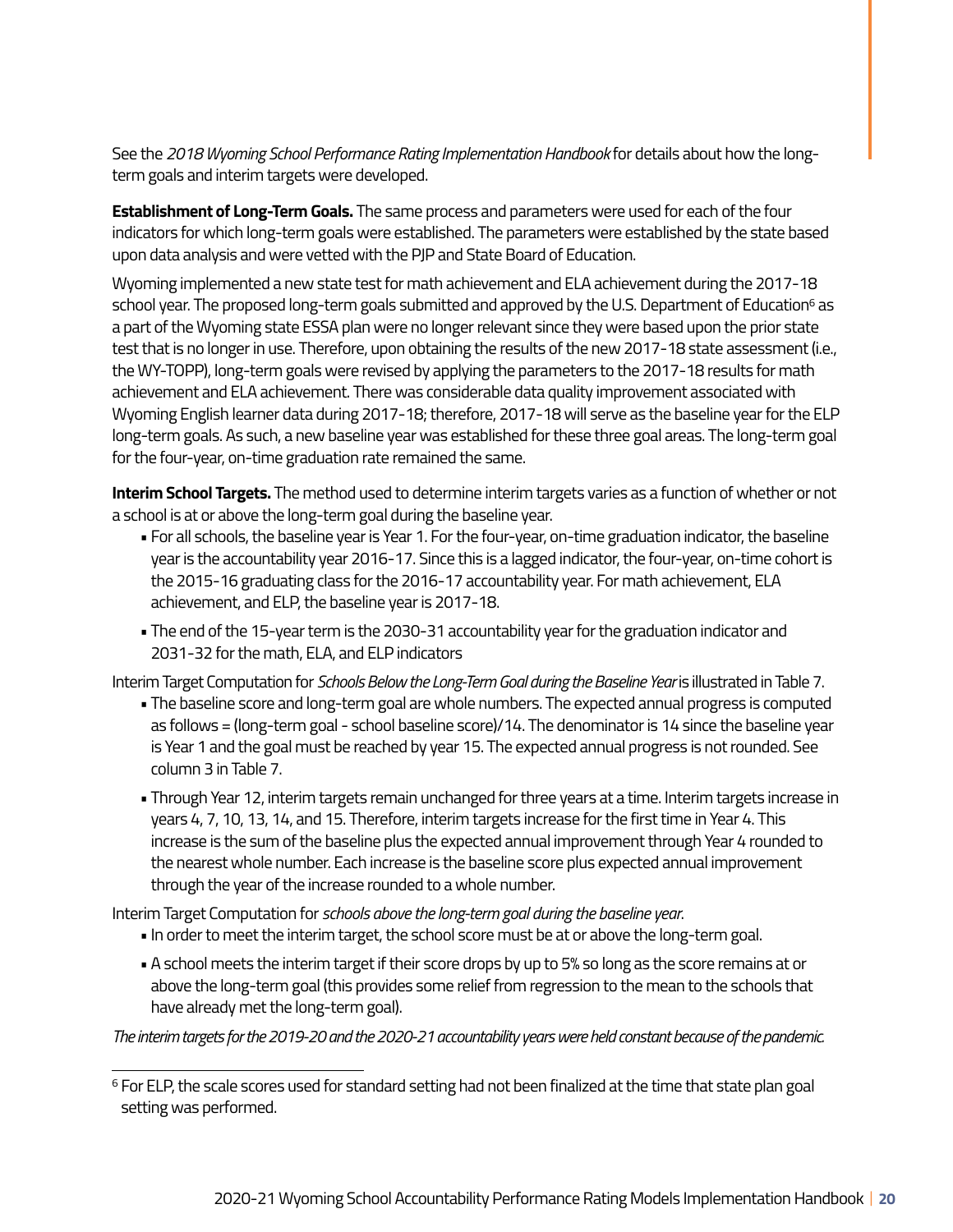**Baseline Years.** The baseline school year for graduation rate is the lagged 2015-16 school year, which serves as the graduation rate for the 2016-17 accountability year.

| Year           | <b>School Year</b> | <b>Expected Annual Growth*</b> | <b>Baseline Plus Sum of</b><br><b>Expected Annual Progress</b> | Interim Target** |
|----------------|--------------------|--------------------------------|----------------------------------------------------------------|------------------|
| 1 - Baseline   | 2017-18            |                                | 37.000                                                         | 37               |
| $\mathcal{P}$  | 2018-19            | 1.857142857                    | 38.857                                                         | 37               |
| 3              | 2019-20            | 1.857142857                    | 40.714                                                         | 37               |
| 4              | 2020-21            | 1.857142857                    | 42.571                                                         | 43               |
| 5              | 2021-22            | 1.857142857                    | 44.429                                                         | 43               |
| 6              | 2022-23            | 1.857142857                    | 46.286                                                         | 43               |
| $\overline{7}$ | 2023-24            | 1.857142857                    | 48.143                                                         | 48               |
| 8              | 2024-25            | 1.857142857                    | 50,000                                                         | 48               |
| 9              | 2025-26            | 1.857142857                    | 51.857                                                         | 48               |
| 10             | 2026-27            | 1.857142857                    | 53.714                                                         | 54               |
| 11             | 2027-28            | 1.857142857                    | 55.571                                                         | 54               |
| 12             | 2028-29            | 1.857142857                    | 57.429                                                         | 54               |
| 13             | 2029-30            | 1.857142857                    | 59.286                                                         | 59               |
| 14             | 2030-31            | 1.857142857                    | 61.143                                                         | 61               |
| 15             | 2031-32            | 1.857142857                    | 63.000                                                         | 63               |

*Table 7. Illustration of Interim Target Computation for a Low Performing School on the Reading Achievement.* 

\* Required Annual Growth = (long-term goal - school baseline score)/14.

\*\* Baseline plus required annual growth for the row where increase is required rounded to a whole number.

**Identified Long-Term Goals.** The baseline year for the long-term goal for the four-year, on-time graduation rate is the 2015-16 school year. Graduation is a lagged indicator so that summer graduates can be included in the graduation year. Therefore, the baseline accountability year for the graduation rate is the 2016-17 school year. The 2017-18 accountability year is Year 2 for the graduation rate indicator.

The other three indicators with long-term goals are mathematics achievement, ELA, and English language proficiency. None of these indicators are lagged. The baseline accountability year for these three indicators is the 2017-18 school year. The long-term goals for all students at a school and for each subgroup are presented in Table 8.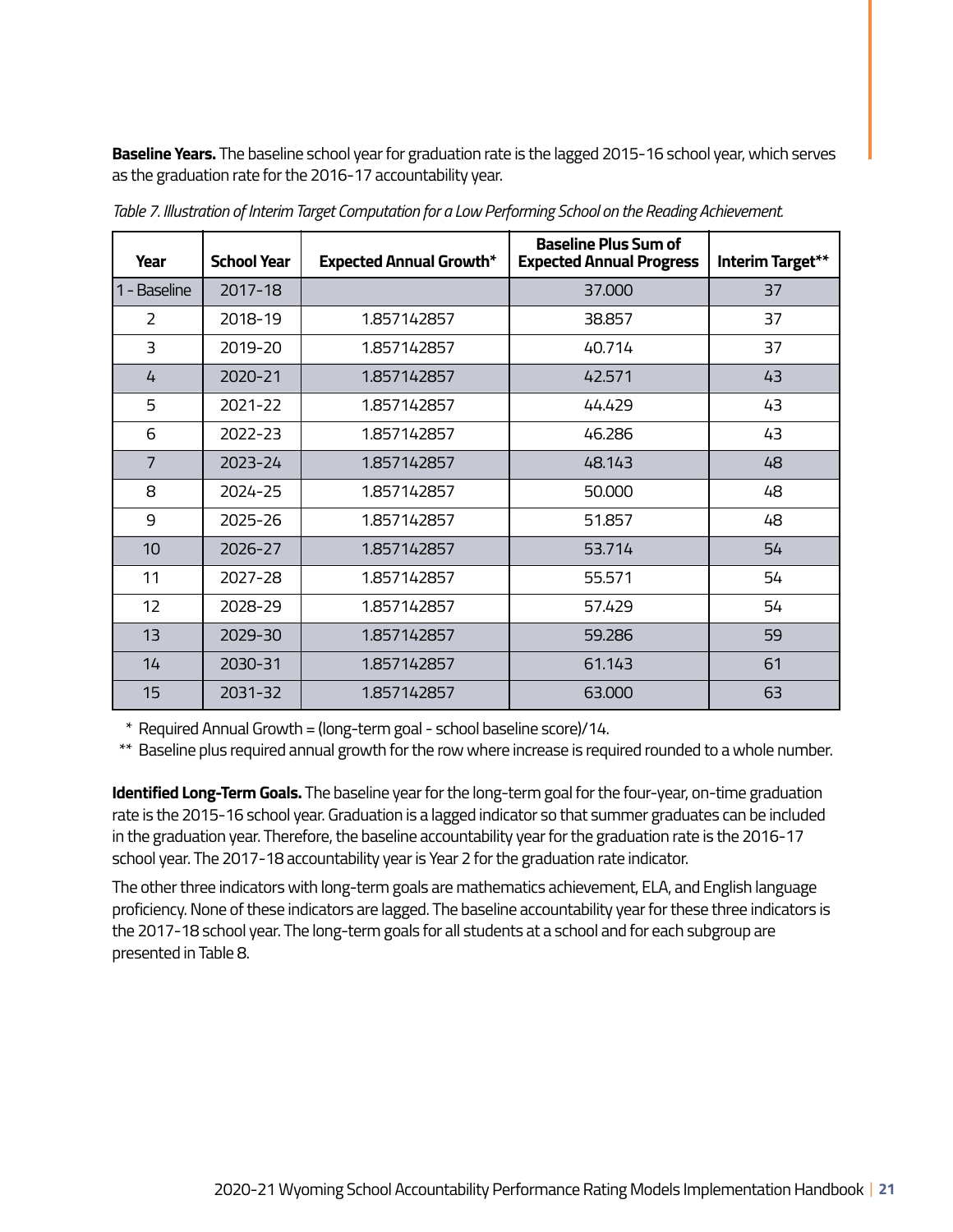*Table 8. ESSA Long-Term Goals.* 

|                        | 4YR<br><b>Grad Rate</b> | Grade 3-8<br>Math | Grade 3-8<br><b>English and</b><br><b>Language Arts</b> | <b>High School</b><br>Math | <b>High School</b><br><b>English and</b><br><b>Language Arts</b> | <b>ELP</b><br><b>Progress</b> |
|------------------------|-------------------------|-------------------|---------------------------------------------------------|----------------------------|------------------------------------------------------------------|-------------------------------|
| <b>All Students</b>    | 88                      | 57                | 59                                                      | 47                         | 53                                                               |                               |
| Asian                  | 93                      | 64                | 66                                                      | 60                         | 59                                                               |                               |
| <b>Black</b>           | 89                      | 46                | 57                                                      | 35                         | 43                                                               |                               |
| English Learner*       | 81                      | 43                | 43                                                      | 26                         | 28                                                               |                               |
| Free or Reduced Lunch  | 88                      | 53                | 55                                                      | 41                         | 48                                                               |                               |
| Hispanic               | 86                      | 53                | 54                                                      | 37                         | 45                                                               |                               |
| <b>IEP</b>             | 78                      | 35                | 37                                                      | 26                         | 30                                                               |                               |
| Native American        | 69                      | 34                | 37                                                      | 30                         | 38                                                               |                               |
| Pacific Islander       | 90                      | 51                | 54                                                      | 29                         | 34                                                               |                               |
| Two or More Races      | 84                      | 65                | 62                                                      | 43                         | 51                                                               |                               |
| White                  | 90                      | 61                | 62                                                      | 51                         | 55                                                               |                               |
| Active English Learner |                         |                   |                                                         |                            |                                                                  | 59                            |

\*Active ELs and English proficient ELs in years 1 through 4 of monitoring.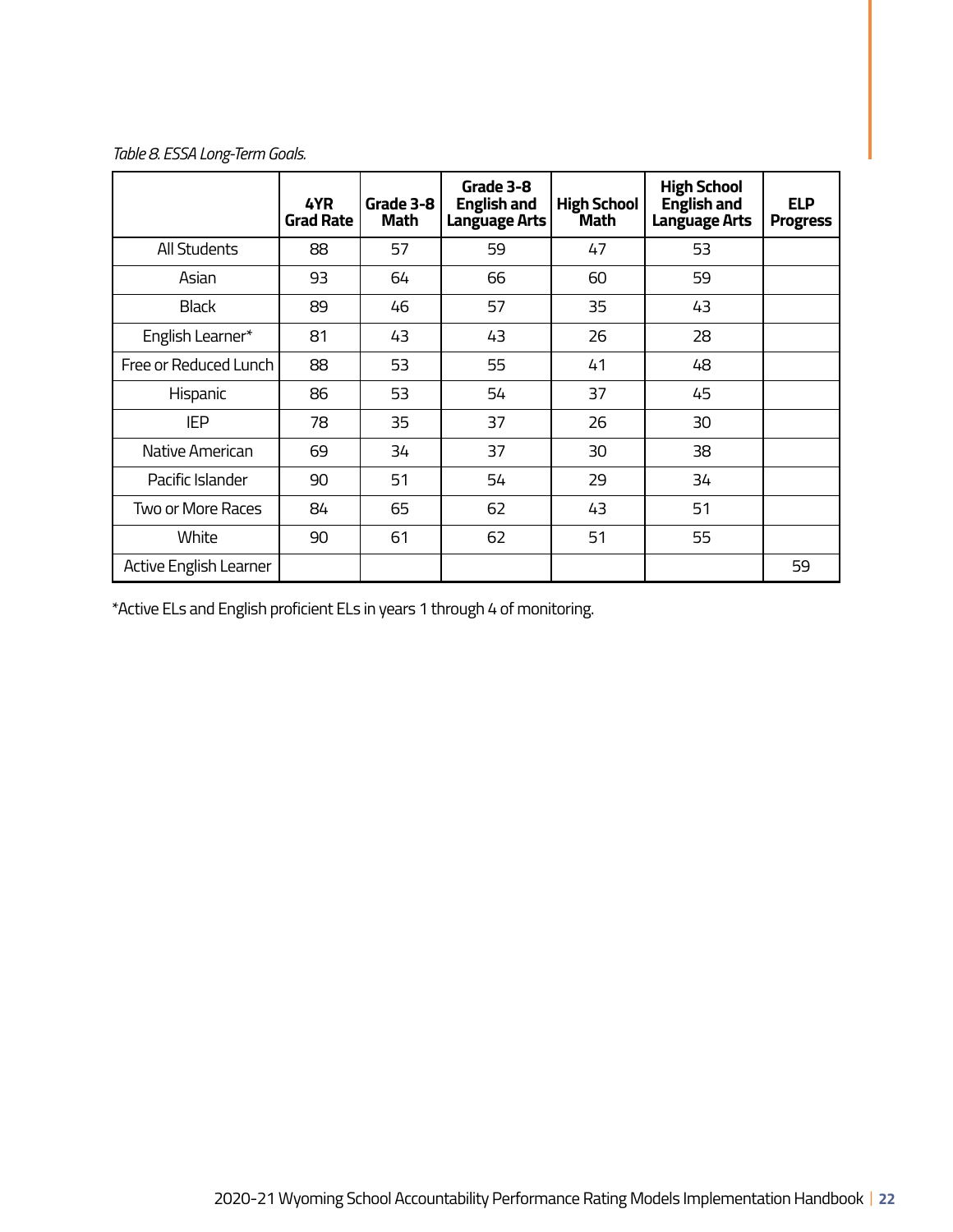# **Appendix A**

Cut-scores for Average Category and Above Average Categories for ESSA Indicators for All Students and for Each Subgroup.

|                                           | <b>Meets Target</b><br>Cut-score | <b>Exceeds Target</b><br><b>Cut-score</b> |
|-------------------------------------------|----------------------------------|-------------------------------------------|
| All Students - Achievement                | 47.7                             | 58.6                                      |
| All Students - Growth                     | 47.1                             | 54.5                                      |
| All Students - Equity                     | 47.5                             | 56.2                                      |
| All Students - ELP                        | 27.7                             | 50.0                                      |
| All Students - Graduation Rate            | 82.3                             | 90.3                                      |
| All Students - Post-Secondary Readiness   | 41.8                             | 65.4                                      |
| Asian - Achievement                       | 53.3                             | 75.0                                      |
| Asian - Growth                            | 50.9                             | 57.5                                      |
| Asian – Equity                            | 47.5                             | 56.2                                      |
| Asian - ELP                               | 27.7                             | 50.0                                      |
| Asian - Graduation Rate                   | 87.0                             | 91.3                                      |
| Asian - Post-Secondary Readiness          | 54.9                             | 62.6                                      |
| Black - Achievement                       | 32.9                             | 45.7                                      |
| Black - Growth                            | 43.3                             | 48.6                                      |
| Black – Equity                            | 38.9                             | 44.8                                      |
| Black - ELP                               | 27.7                             | 50.0                                      |
| <b>Black - Graduation Rate</b>            | 69.2                             | 80.0                                      |
| Black - Post-Secondary Readiness          | 31.1                             | 41.7                                      |
| ELL - Achievement                         | 20.8                             | 39.5                                      |
| $ELL - Growth$                            | 45.3                             | 55.3                                      |
| $ELL - Equity$                            | 45.6                             | 52.5                                      |
| $ELL - ELP$                               | 27.7                             | 50.0                                      |
| ELL - Graduation Rate                     | 68.4                             | 80.6                                      |
| ELL - Post-Secondary Readiness            | 7.3                              | 20.0                                      |
| Lunch Eligible - Achievement              | 36.0                             | 47.6                                      |
| Lunch Eligible - Growth                   | 45.5                             | 52.0                                      |
| Lunch Eligible - Equity                   | 45.3                             | 52.3                                      |
| Lunch Eligible - ELP                      | 27.2                             | 50.0                                      |
| Lunch Eligible - Graduation Rate          | 71.5                             | 84.2                                      |
| Lunch Eligible - Post-Secondary Readiness | 28.8                             | 54.5                                      |
| Hispanic - Achievement                    | 35.0                             | 46.2                                      |
| Hispanic - Growth                         | 46.2                             | 53.8                                      |
| Hispanic - Equity                         | 46.2                             | 55.2                                      |
| Hispanic - ELP                            | 27.7                             | 50.0                                      |
| Hispanic - Graduation Rate                | 73.6                             | 88.7                                      |
| Hispanic - Post-Secondary Readiness       | 31.5                             | 55.8                                      |

2020-21 Wyoming School Accountability Performance Rating Models Implementation Handbook | **23**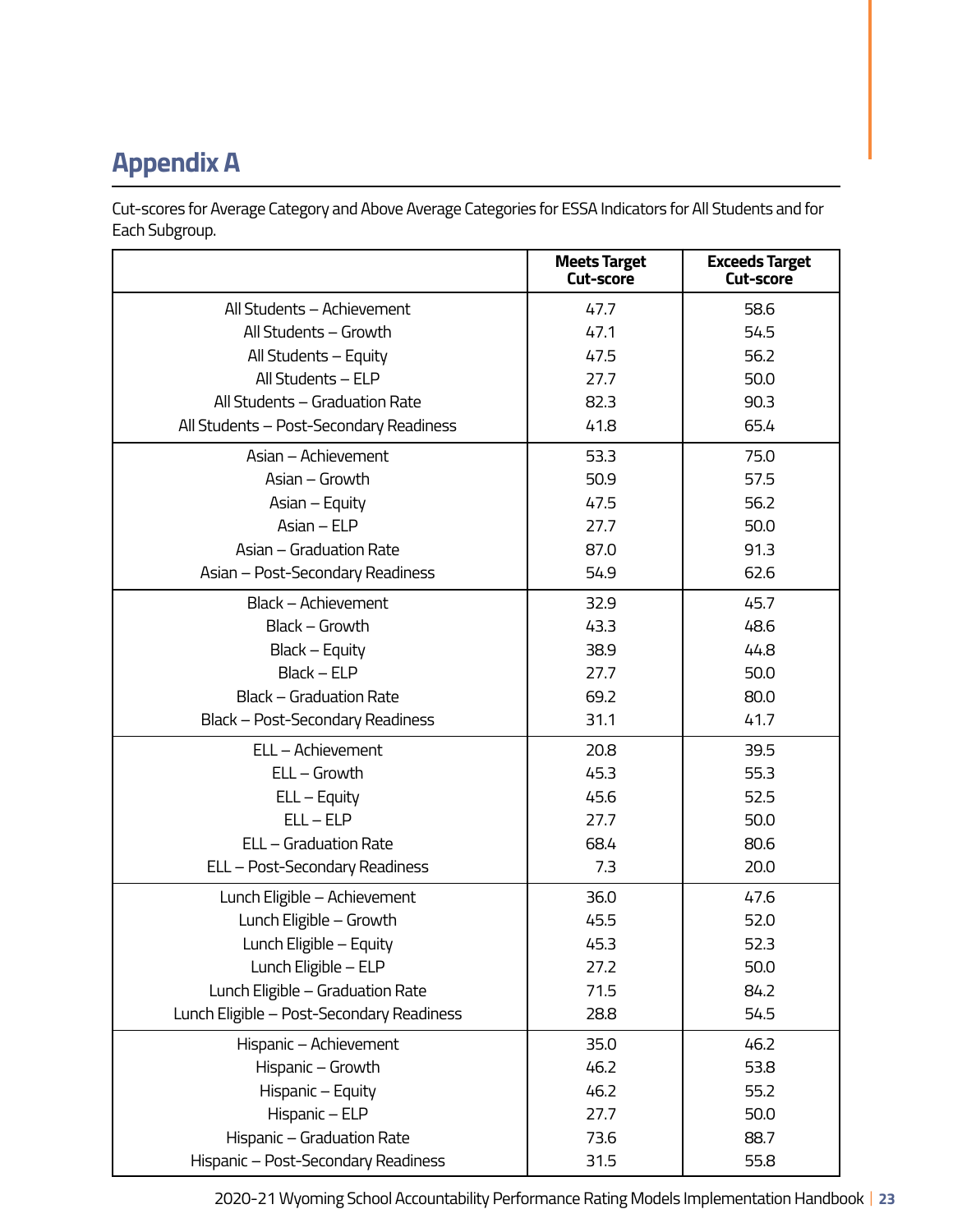|                                                                                                                                                                                                         | <b>Meets Target</b><br>Cut-score | <b>Exceeds Target</b><br><b>Cut-score</b> |
|---------------------------------------------------------------------------------------------------------------------------------------------------------------------------------------------------------|----------------------------------|-------------------------------------------|
| IEP - Achievement                                                                                                                                                                                       | 14.5                             | 24.0                                      |
| IEP - Growth                                                                                                                                                                                            | 42.5                             | 49.5                                      |
| IEP - Equity                                                                                                                                                                                            | 43.1                             | 50.3                                      |
| $IEP - ELP$                                                                                                                                                                                             | 6.3                              | 41.2                                      |
| IEP - Graduation Rate                                                                                                                                                                                   | 56.5                             | 72.7                                      |
| IEP - Post-Secondary Readiness                                                                                                                                                                          | 9.4                              | 17.2                                      |
| Native American - Achievement                                                                                                                                                                           | 22.2                             | 35.0                                      |
| Native American - Growth                                                                                                                                                                                | 44.2                             | 51.2                                      |
| Native American - Equity                                                                                                                                                                                | 43.4                             | 49.2                                      |
| Native American - ELP                                                                                                                                                                                   | 5.0                              | 23.2                                      |
| Native American - Graduation Rate                                                                                                                                                                       | 54.1                             | 64.0                                      |
| Native American - Post-Secondary Readiness                                                                                                                                                              | 5.5                              | 18.9                                      |
| Pacific Islander - Achievement<br>Pacific Islander - Growth<br>Pacific Islander - Equity<br>Pacific Islander - ELP<br>Pacific Islander - Graduation Rate<br>Pacific Islander - Post-Secondary Readiness |                                  |                                           |
| Two or More Races – Achievement                                                                                                                                                                         | 42.3                             | 55.9                                      |
| Two or More Races - Growth                                                                                                                                                                              | 47.9                             | 52.5                                      |
| Two or More Races – Equity                                                                                                                                                                              | 45.2                             | 56.8                                      |
| Two or More Races - ELP                                                                                                                                                                                 | 27.7                             | 50.0                                      |
| Two or More Races - Graduation Rate                                                                                                                                                                     | 67.4                             | 84.4                                      |
| Two or More Races - Post-Secondary Readiness                                                                                                                                                            | 33.0                             | 63.0                                      |
| White - Achievement                                                                                                                                                                                     | 50.0                             | 61.4                                      |
| White - Growth                                                                                                                                                                                          | 47.7                             | 54.4                                      |
| White - Equity                                                                                                                                                                                          | 48.2                             | 55.8                                      |
| White $-$ ELP                                                                                                                                                                                           | 27.7                             | 50.0                                      |
| White - Graduation Rate                                                                                                                                                                                 | 82.8                             | 91.7                                      |
| White - Post-Secondary Readiness                                                                                                                                                                        | 46.0                             | 66.1                                      |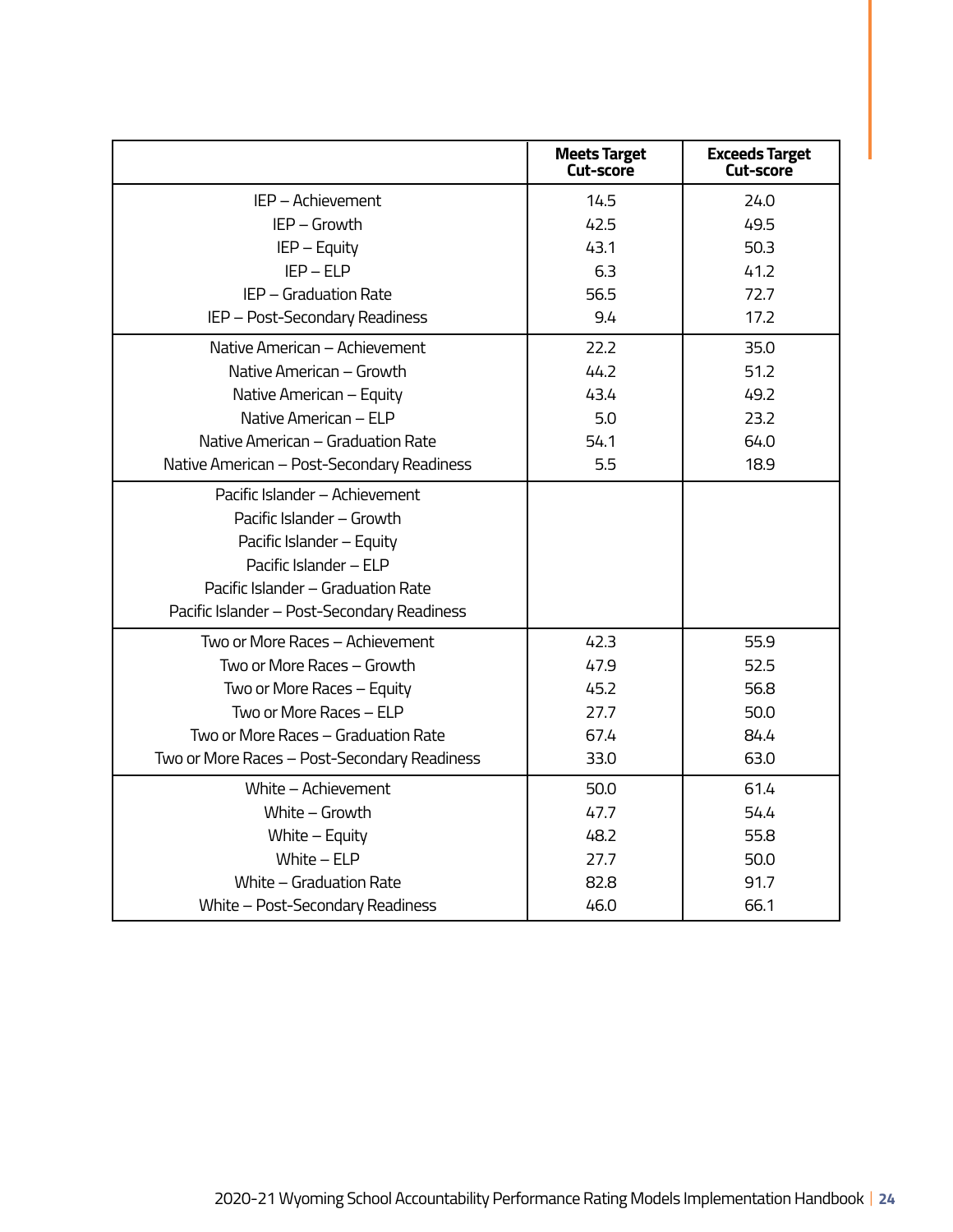## **Appendix B**

#### **Student Survey Items**

- 1. Teachers at this school believe I can perform well on challenging academic work.
- 2. Teachers at this school set high standards for academic performance.
- 3. I trust the staff at this school.
- 4. I can find a classmate to help me with school work when I need it.
- 5. Students have to work hard to do well at this school.
- 6. Students at this school help each other even if they are not friends.
- 7. Students at this school treat property with respect.
- 8. I find the academic expectations challenging at this school.
- 9. Teachers at this school do not let students give up when the work gets hard.
- 10. There is at least one staff member at this school who knows me well and shows interest in my education and future.
- 11. Staff work hard to make sure that students stay in school.
- 12. I help other students when I see that they are struggling.
- 13. Students at this school treat staff with respect.
- 14. Students at this school treat each other with respect.
- 15. Students at this school are treated with respect by staff.
- 16. Teachers give me helpful suggestions about how I can improve my work in class.
- 17. Teachers at this school expect students to do their best all of the time.
- 18. Teachers at this school have high expectations for me.
- 19. Staff at this school treat me with respect.
- 20. Staff at this school help students when they need it.
- 21. There is at least one student at this school who knows me well and whom I consider to be a friend.
- 22. Staff at this school make sure that I am planning for life after high school.
- 23. Staff at this school treat each other with respect.
- 24. Teachers explain things in a different way if students don't understand something.
- 25. Teachers at this school believe I can perform well on challenging academic work.
- 26. Teachers at this school set high standards for academic performance.
- 27. I trust the staff at this school.
- 28. I can find a classmate to help me with school work when I need it.
- 29. Students have to work hard to do well at this school.
- 30. Students at this school help each other even if they are not friends.
- 31. Students at this school treat property with respect.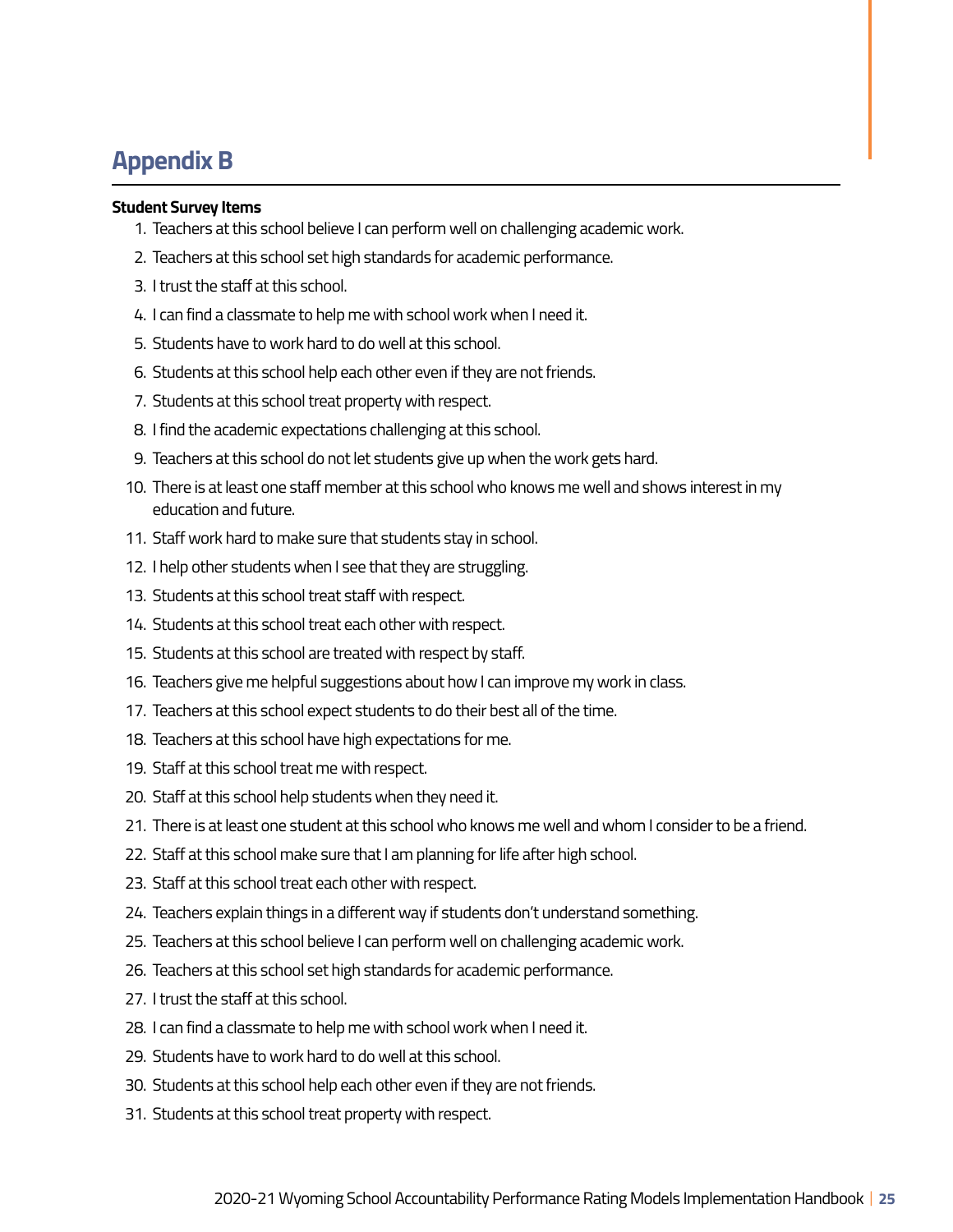- 32. I find the academic expectations challenging at this school.
- 33. Teachers at this school do not let students give up when the work gets hard.
- 34. There is at least one staff member at this school who knows me well and shows interest in my education and future.
- 35. Staff work hard to make sure that students stay in school.
- 36. I help other students when I see that they are struggling.
- 37. Students at this school treat staff with respect.
- 38. Students at this school treat each other with respect.
- 39. Students at this school are treated with respect by staff.
- 40. Teachers give me helpful suggestions about how I can improve my work in class.
- 41. Teachers at this school expect students to do their best all of the time.
- 42. Teachers at this school have high expectations for me.
- 43. Staff at this school treat me with respect.
- 44. Staff at this school help students when they need it.
- 45. There is at least one student at this school who knows me well and whom I consider to be a friend.
- 46. Staff at this school make sure that I am planning for life after high school.
- 47. Staff at this school treat each other with respect.
- 48. Teachers explain things in a different way if students don't understand something.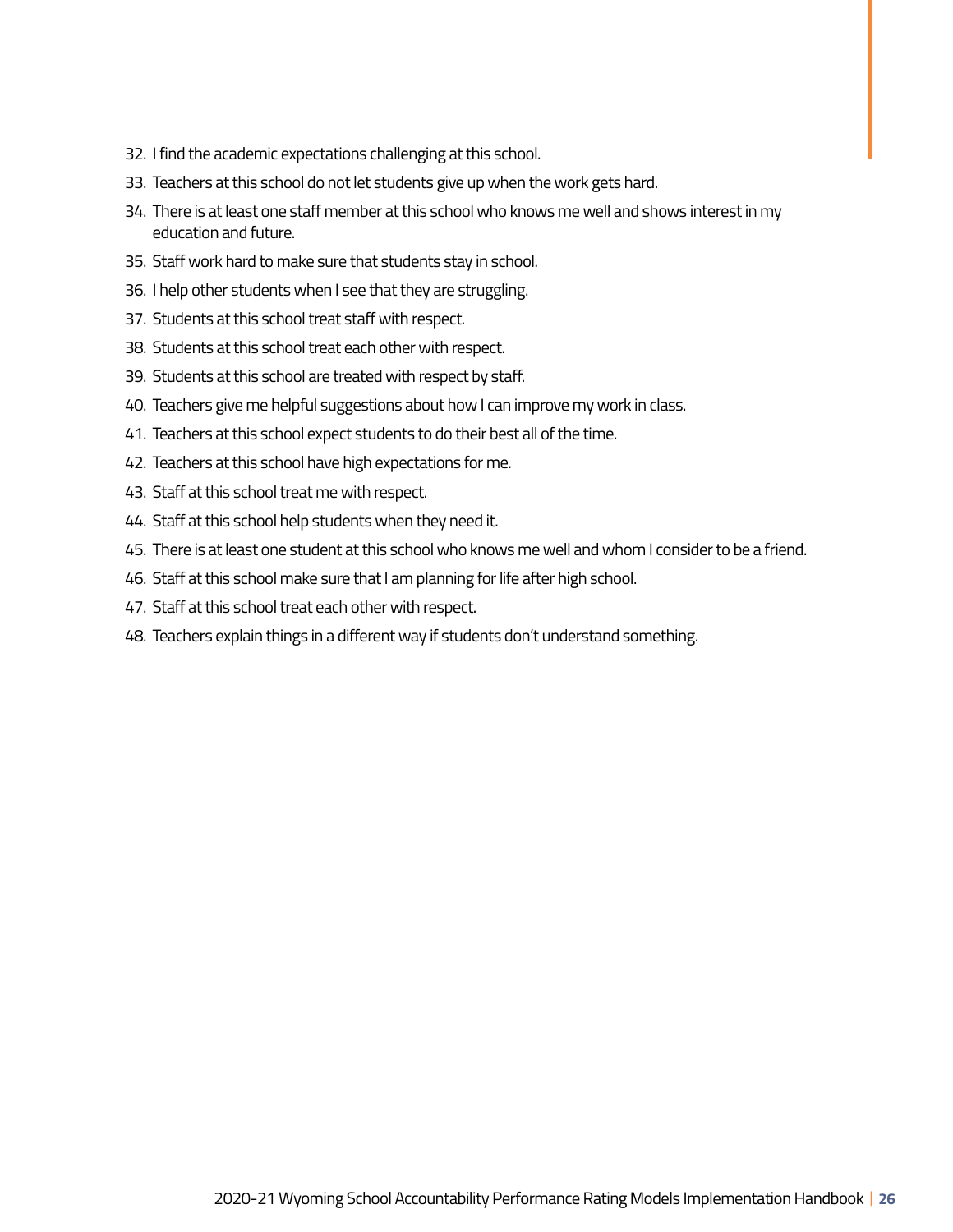# **Appendix C**

### **Participation One Additional Non-Participant Rule: How it Plays Out**

No school is held to a participation rate above 95%. The Table to the left shows that schools with an n of 10 through 19 would be held to an actual participation rate of 100% if one student did not test. By allowing these schools to have ONE ADDITIONAL STUDENT not test, they are *not* held to a participation rate above 95%. Schools with ns from 10 through 20 are permitted to have one not tested student and still meet the 95% participation rate requirement.

- An n size of 20 is the highest *n* size for which 1 non-participant is permitted.
- Beginning with an *n* size of 21 up through and *n* size of 40, 2 non-participants are permitted.

The table below to the left shows that there are 5 *n* sizes highlighted in yellow up through an *n* size of 100 at which the actual participation rate is 95%.

| n  | $n*.95$ | <b>Actual Participation Rate</b> | <b>N</b> of Students Permitted to Not Test |
|----|---------|----------------------------------|--------------------------------------------|
| 10 | 9.50    | 90.00                            | $\mathbf{1}$                               |
| 11 | 10.45   | 90.91                            | 1                                          |
| 12 | 11.40   | 91.67                            | $\mathbf{1}$                               |
| 13 | 12.35   | 92.31                            | $\mathbf{1}$                               |
| 14 | 13.30   | 92.86                            | $\mathbf{1}$                               |
| 15 | 14.25   | 93.33                            | 1                                          |
| 16 | 15.20   | 93.75                            | 1                                          |
| 17 | 16.15   | 94.12                            | 1                                          |
| 18 | 17.10   | 94.44                            | 1                                          |
| 19 | 18.05   | 94.74                            | 1                                          |
| 20 | 19.00   | 95.00                            | $\mathbf{1}$                               |
| 21 | 19.95   | 90.48                            | $\overline{2}$                             |
| 22 | 20.90   | 90.91                            | $\overline{2}$                             |
| 23 | 21.85   | 91.30                            | $\overline{2}$                             |
| 24 | 22.8    | 91.67                            | $\overline{2}$                             |
| 25 | 23.75   | 92.00                            | $\overline{2}$                             |
| 26 | 24.70   | 92.31                            | $\overline{2}$                             |
| 27 | 25.65   | 92.59                            | $\overline{2}$                             |
| 28 | 26.60   | 92.86                            | $\overline{2}$                             |
| 29 | 27.55   | 93.10                            | $\overline{2}$                             |
| 30 | 28.50   | 93.33                            | $\overline{2}$                             |
| 31 | 29.45   | 93.55                            | $\overline{2}$                             |
| 32 | 30.40   | 93.75                            | $\overline{2}$                             |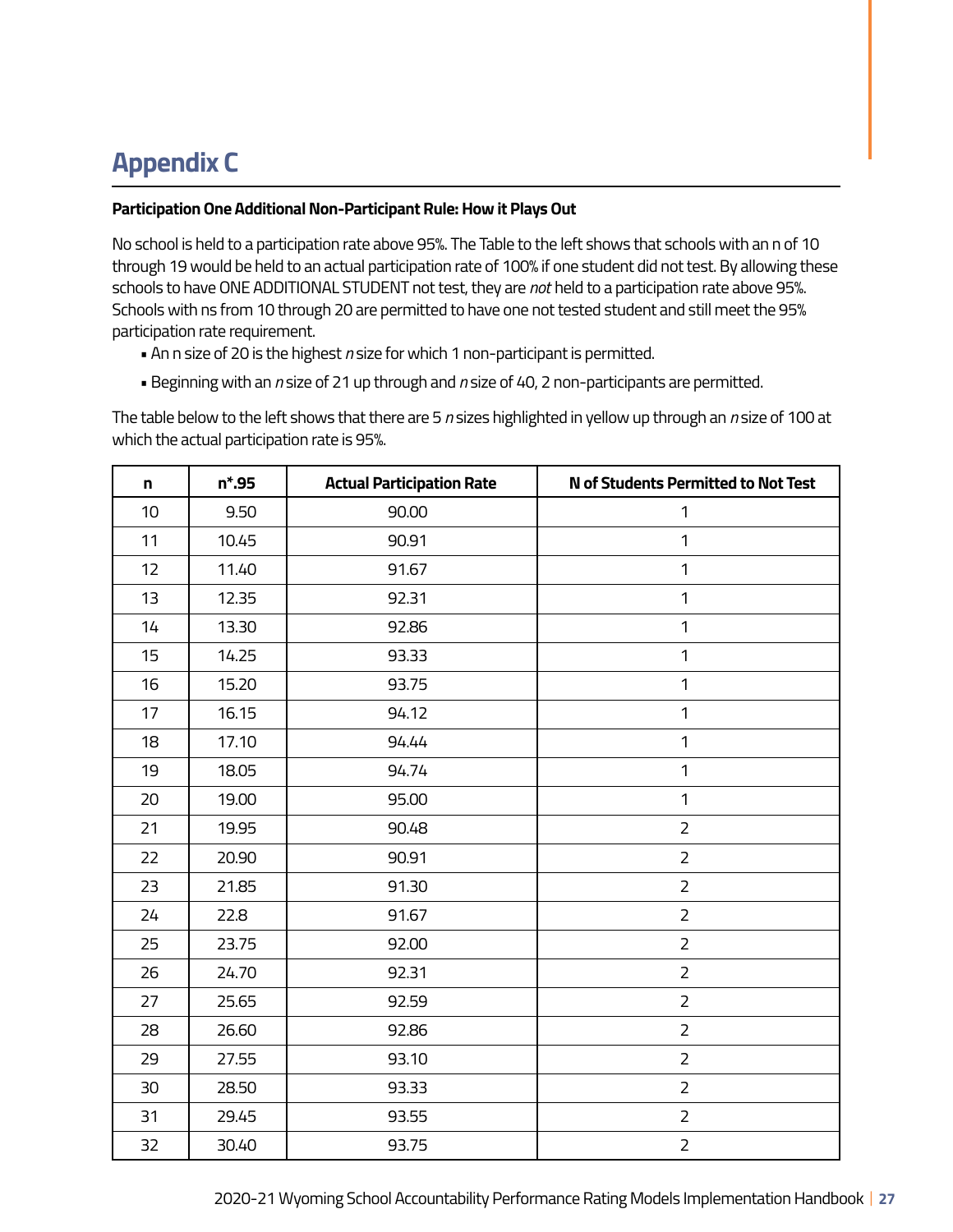| n  | $n*.95$ | <b>Actual Participation Rate</b> | N of Students Permitted to Not Test |
|----|---------|----------------------------------|-------------------------------------|
| 33 | 31.35   | 93.94                            | $\overline{2}$                      |
| 34 | 32.30   | 94.12                            | $\overline{2}$                      |
| 35 | 33.25   | 94.29                            | $\overline{2}$                      |
| 36 | 34.20   | 94.44                            | $\overline{2}$                      |
| 37 | 35.15   | 94.59                            | $\overline{2}$                      |
| 38 | 36.10   | 94.74                            | $\overline{2}$                      |
| 39 | 37.05   | 94.87                            | $\overline{2}$                      |
| 40 | 38.00   | 95.00                            | $\overline{2}$                      |
| 41 | 38.95   | 92.68                            | 3                                   |
| 42 | 39.90   | 92.86                            | 3                                   |
| 43 | 40.85   | 93.02                            | 3                                   |
| 44 | 41.80   | 93.18                            | 3                                   |
| 45 | 42.75   | 93.33                            | $\mathsf 3$                         |
| 46 | 43.70   | 93.48                            | $\mathsf 3$                         |
| 47 | 44.65   | 93.62                            | 3                                   |
| 48 | 45.60   | 93.75                            | 3                                   |
| 49 | 46.55   | 93.88                            | $\overline{\mathsf{3}}$             |
| 50 | 47.50   | 94.00                            | 3                                   |
| 51 | 48.45   | 94.12                            | 3                                   |
| 52 | 49.40   | 94.23                            | 3                                   |
| 53 | 50.35   | 94.34                            | 3                                   |
| 54 | 51.30   | 94.44                            | 3                                   |
| 55 | 52.25   | 94.55                            | $\overline{\mathsf{3}}$             |
| 56 | 53.20   | 94.64                            | 3                                   |
| 57 | 54.15   | 94.74                            | 3                                   |
| 58 | 55.10   | 94.83                            | 3                                   |
| 59 | 56.05   | 94.92                            | 3                                   |
| 60 | 57.00   | 95.00                            | 3                                   |
| 61 | 57.95   | 93.44                            | 4                                   |
| 62 | 58.90   | 93.55                            | 4                                   |
| 63 | 59.85   | 93.65                            | 4                                   |
| 64 | 60.8    | 93.75                            | 4                                   |
| 65 | 61.75   | 93.85                            | 4                                   |
| 66 | 62.70   | 93.94                            | 4                                   |
| 67 | 63.65   | 94.03                            | 4                                   |